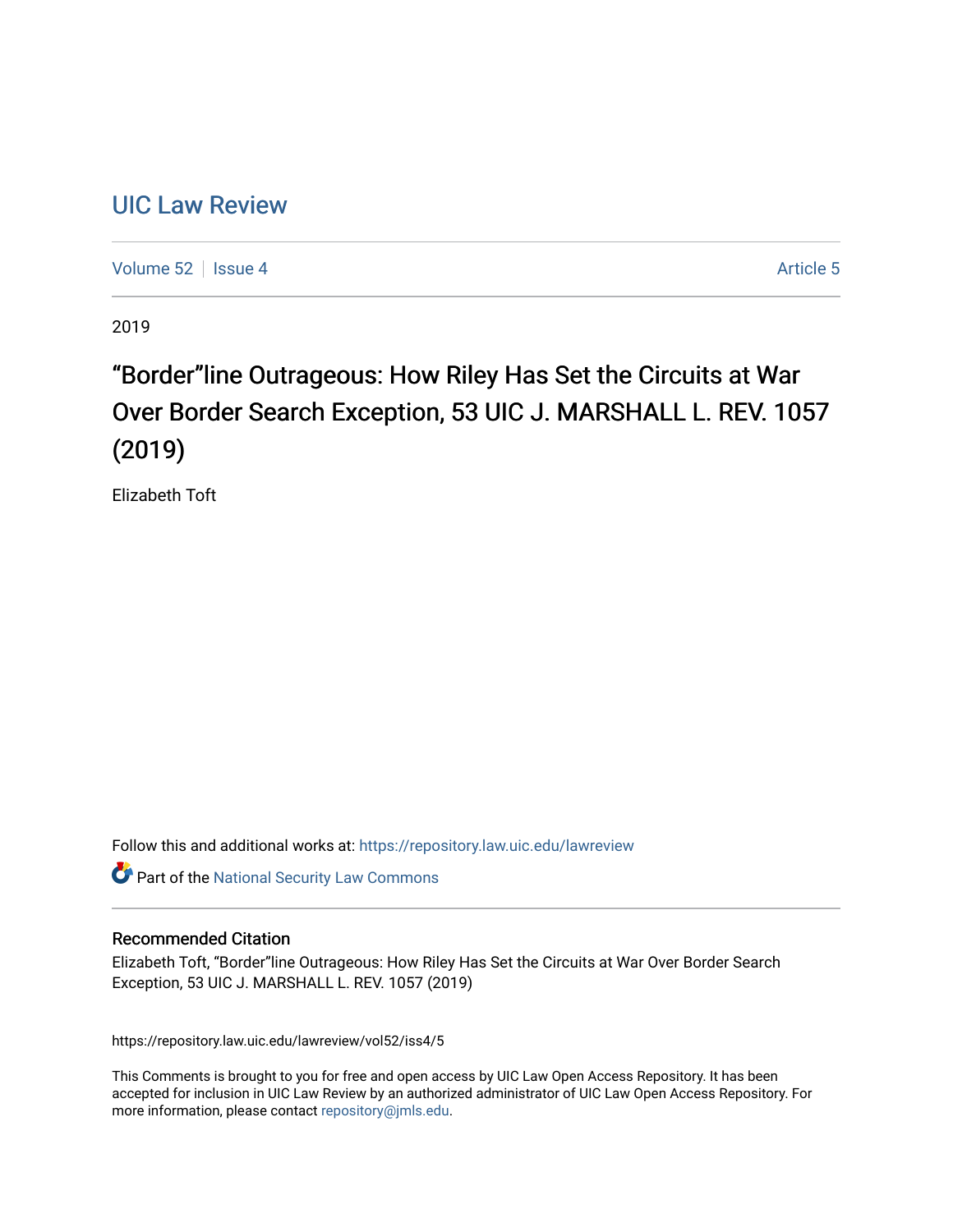## "BORDER"LINE OUTRAGEOUS: HOW RILEY HAS SET THE CIRCUITS AT WAR OVER BORDER SEARCH EXCEPTION

#### ELIZABETH TOFT

| Ι.                |    |                                                        |
|-------------------|----|--------------------------------------------------------|
|                   |    | A. When Coming Home is Much Harder Than Leaving        |
|                   |    |                                                        |
|                   |    | B. What About My Right to Privacy? 1059                |
|                   |    | C. What Happens Next (In This Comment)?1060            |
| П.                |    |                                                        |
|                   |    |                                                        |
|                   | В. |                                                        |
|                   |    | C. The Effect of Time and Technology on the Border     |
|                   |    |                                                        |
|                   |    |                                                        |
|                   |    | A. How Much of Our Privacy Do We Trade for Security?   |
|                   |    |                                                        |
|                   |    | B. The Technologically Rising Stakes Have Changed the  |
|                   |    |                                                        |
|                   |    | C. Where and How a Search Takes Place Matters1074      |
|                   |    |                                                        |
|                   |    | E. The Problem That A Circuit Split Creates1078        |
| $\mathbf{IV}_{-}$ |    |                                                        |
|                   |    | A. Why the Supreme Court Needs to Step In, But Not     |
|                   |    |                                                        |
|                   |    | B. The Responsibility of Creating New Privacy Law Lies |
|                   |    |                                                        |
| V.                |    |                                                        |

#### *Abstract*

It is undisputed that the United States Government has a paramount interest in maintaining national security, ensuring the nation's territorial integrity, and protecting the American people. The border search exception to the Fourth Amendment warrant requirement is an example of power that the Government has in order to serve those interests. The border search exception is very old, enacted by the First Congress in 1789. Although it is not a wellknown exception, it has serious implications on both personal and data privacy. Data privacy in the twenty-first century is a growing concern for the American people. Technology becomes more intricately interwoven into our most personal lives, seemingly, every day. Forensic searches of electronic devices at the international border are per se reasonable under the border search exception. However, some courts have taken issue with the privacy concerns involved with forensic searches of electronic devices and have held that forensic searches of electronics are not per se reasonable. This Comment explores the trajectory of the border search exception and the Fourth Amendment, how courts have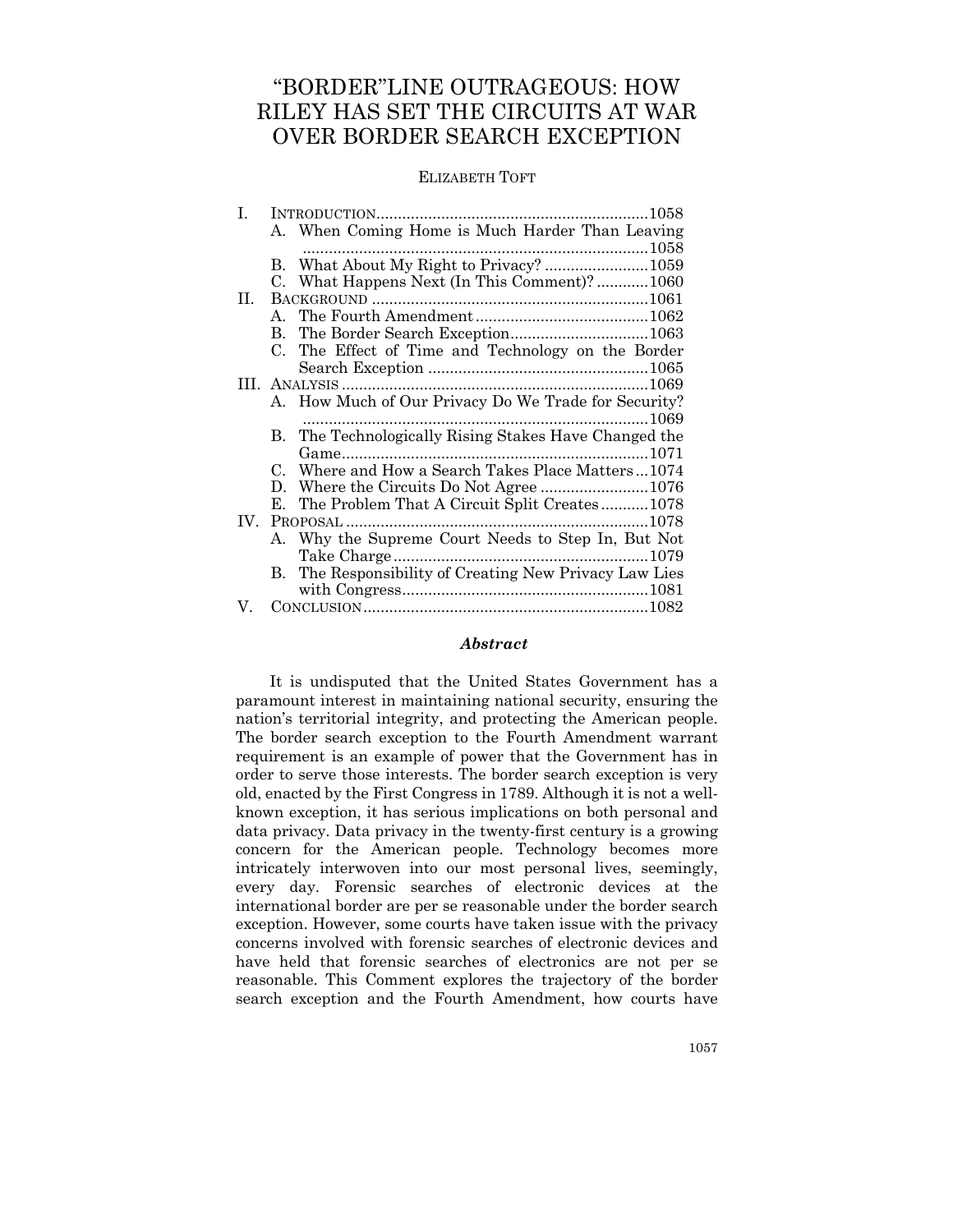wielded the Fourth Amendment in order to address privacy concerns, and how judicial interpretation and Congressional inaction has led to inconsistent applications of the border search exception as applied to forensic searches of electronics.

#### I. INTRODUCTION

## *A. When Coming Home is Much Harder Than Leaving*

People travel internationally for a myriad of reasons: family, business, pleasure. More than 379 million travelers passed through United States Customs and Border Control Protection in 2017.1 For many Americans, international travel is routine. For others, reentering the country at our international border turns into a nightmare.2

Imagine you have just been abroad on vacation. After long hours of travel, your flight lands back in the United States and you make your way to customs, expecting everything to run smoothly. Instead, you are unexpectedly selected for a random search. You are exhausted from the flight home and now you are nervous. You are seated in a room with a customs agent and the agent asks you multiple questions about where you work, what you were doing abroad, and what your business is.

Abruptly, the agent asks for your phone. You are startled, but you hand it over. Then, the agent asks for your passcode so he can unlock your phone. Something about this does not feel right to you. You ask why they need to search your phone. Instead of answering, the agent hands you a form that describes the border patrol agents right to access and copy the contents of an electronic device.3 The form also states that refusal to cooperate could lead to seizure of the

<sup>1.</sup> *CBP Releases Updated Border Search of Electronic Device Directive and FY17 Statistics*, CUST. B. & DEC. (Jan. 5, 2018), www.cbp.gov/newsroom/ national-media-release/cbp-releases-updated-border-search-electronic-devicedirective-and [hereinafter *CBP FY17 Statistics*].

<sup>2.</sup> *See* Complaint for Injunctive and Declaratory Relief, Alasaad v. McAleenan, No. 1:17-cv-11730-DJC (D. Mass. Sept. 13, 2017) [hereinafter Alasaad Complaint] (outlining the complaints alleged by the American Civil Liberties Union of Massachusetts against the Department of Homeland Security on behalf of eleven travelers whose electronic devices were searched without warrants at the United States international border). In November 2019 the Massachusetts District Court held that reasonable suspicion is required for forensic electronic searches at the international border, but probable cause and a warrant is not. Alasaad v. Nielsen, No. 17-cv-11730-DJC, 2019 U.S. Dist. LEXIS 195556, at \*59 (D. Mass. Nov. 12, 2019).

<sup>3.</sup> *See* Jason McGahan, *Meet the NASA Engineer Suing the Government for Searching His Smartphone*, LA WEEKLY (Sept. 19, 2017), www.laweekly.com/ news/nasa-engineer-sidd-bikkannavar-is-suing-the-government-for-searchinghis-smartphone-8662896 (discussing the details of Sidd Bikkannavar's experience before and during his electronic border search at George Bush Intercontinental Airport in Houston, Texas).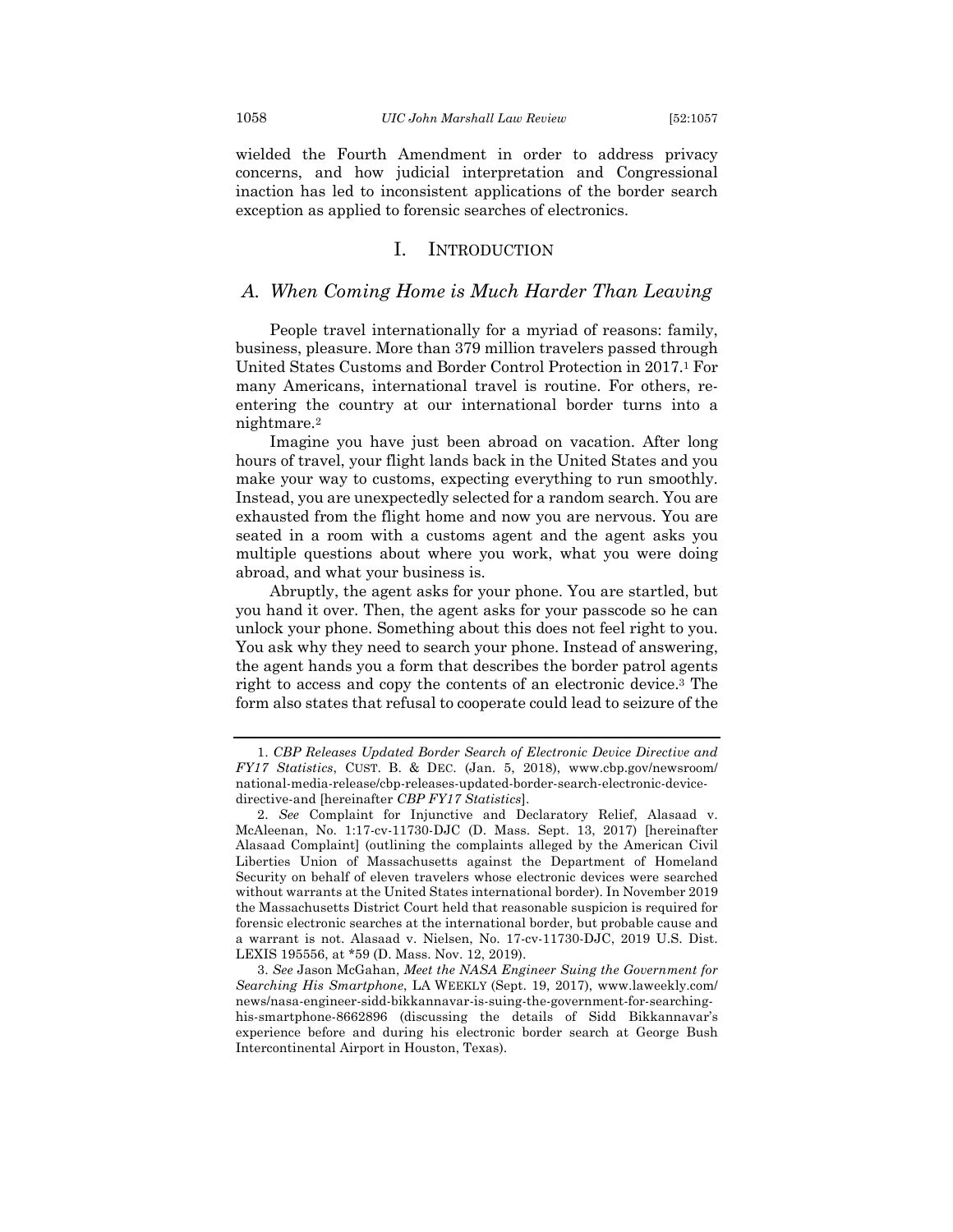device and detention of the traveler.4This scares you, so you tell the agent your passcode and then he disappears, taking your phone with him. You sit in that room, not knowing what is happening or why. The agent eventually comes back, returns your phone, and giving no explanation about what he was doing or what he did with your phone, tells you that you can go.

For the 30,200 international travelers entering or leaving the United States in 2017, that was the best case scenario they experienced.5 Some travelers were detained for mere minutes while others were detained for hours while their electronics were searched without explanation.6 Some travelers had their devices confiscated and returned weeks or months later while they were forced to leave without their belongings.7 Many who have been searched have filed complaints with the Department of Homeland Security and the American Civil Liberties Union, describing feeling humiliated, disturbed, and made to feel like a criminal or a terrorist.8

## *B. What About My Right to Privacy?*

Existing privacy laws in the United States developed as need arose.9 This created a makeshift structure of statutes and common law jurisprudence that is woefully inadequate in addressing current digital privacy concerns.10 In 2019, cell phones are ubiquitous with an astounding 96% of Americans owning a cellphone of some kind.11 The percentage of American smartphone users has increased significantly from just 35% in 2011 to 81% in 2019.12 As technological capabilities and consumer use grows, oftentimes important issues fall outside the scope of specific laws and remain

<sup>4.</sup> *Id.*

<sup>5.</sup> *CBP FY17 Statistics*, *supra* note 1 (detailing how in the fiscal year 2017, U.S. Customs and Border Protection conducted 30,200 border searches of electronic devices of international travelers both entering and leaving the country).

<sup>6.</sup> Charlie Savage & Ron Nixon, *Privacy Complaints Mount Over Phone Searches at U.S. Border Since 2011*, N.Y. TIMES (Dec. 22, 2017), www.nytimes.com/2017/12/22/us/politics/us-border-privacy-phone-

searches.html (detailing multiple individuals' accounts of their detentions during their electronic search at the border).

<sup>7.</sup> *Id.*

<sup>8.</sup> *Id. See, e.g.*, Alasaad Complaint, *supra* note 2.

<sup>9.</sup> Cameron F. Kerry, *Filling the Gaps in U.S. Data Privacy Laws*, BROOKINGS (July 12, 2018), www.brookings.edu/blog/techtank/2018/07/12/ filling-the-gaps-in-u-s-data-privacy-laws/ (discussing the mismatch between the advancement and creation of data and digital information and the laws that govern and protect that data and privacy).

<sup>10.</sup> *Id*.

<sup>11.</sup> *Mobile Fact Sheet*, PEW RES. CTR., INTERNET & TECH. (June 12, 2019), www.pewinternet.org/fact-sheet/mobile/ (discussing mobile phone ownership and dependency over time).

<sup>12.</sup> *Id.*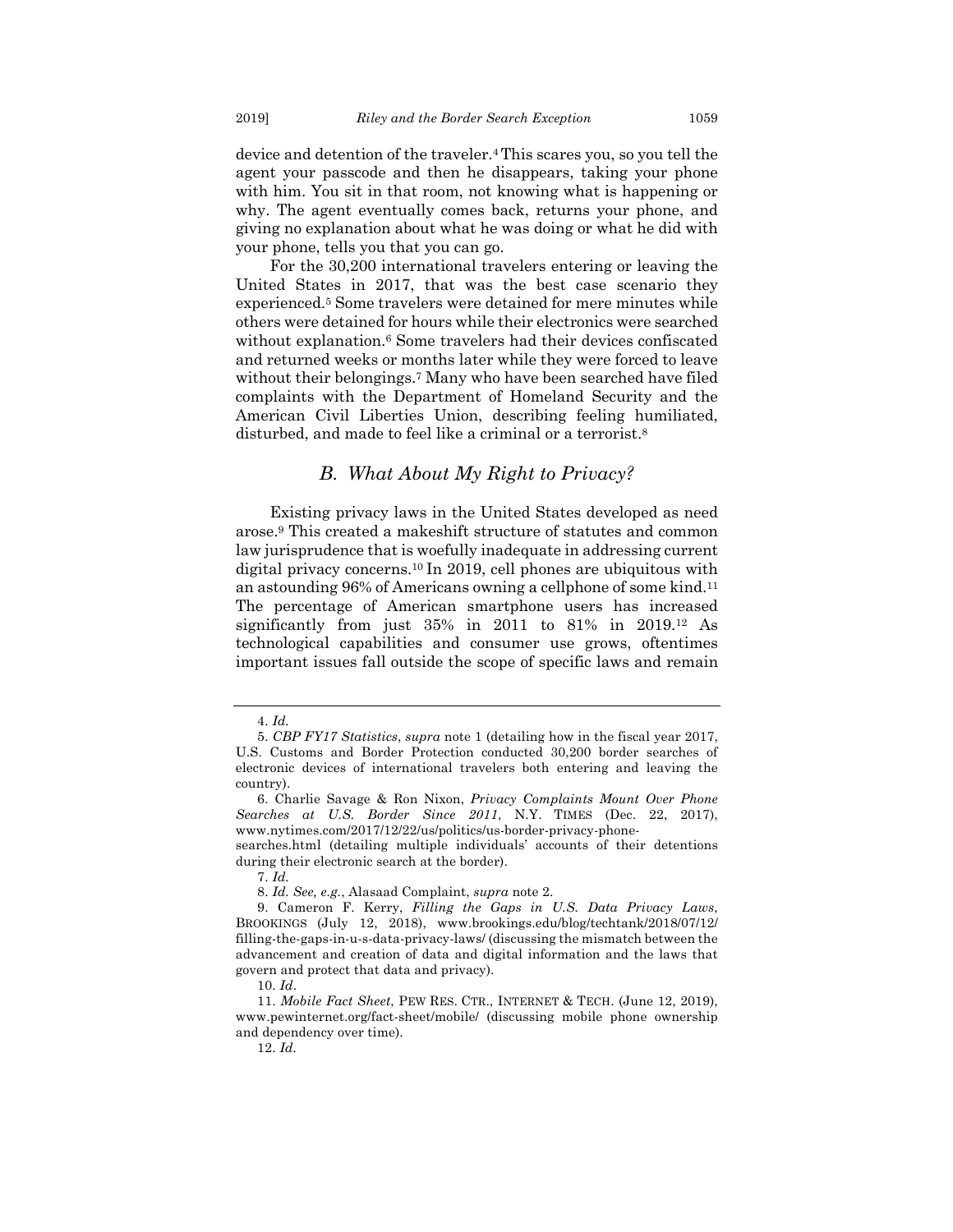unaddressed.13

Digital privacy at the international border is one of those issues that remains unaddressed in a meaningful way.14 Without guidance from Congress, the judiciary is left scrambling to piece together exactly what digital privacy at the border should look like.15 In turn, a growing number of judges find it difficult to apply the rulings of pre-digital cases to the invasive searches of digital data.16

## *C. What Happens Next (In This Comment)?*

As this Comment will illustrate, the Fourth Amendment's exception to searches conducted at the international border is well established.17 As technology has altered and advanced, so has the

15. *Id.*

16. Nathan Freed Wessler & Esha Bhandari, *Another Federal Court Rules the Fourth Amendment Applies at the Border*, ACLU (May 9, 2018), www.aclu.org/blog/privacy-technology/privacy-borders-and-checkpoints/ another-federal-court-rules-fourth-amendment (discussing the Fourth Circuit Court of Appeals' decision in *United States v. Kolsuz* and other cases that courts have heard regarding forensic digital searches conducted at the border and how those courts have ruled).

17. *See* Carroll v. United States, 267 U.S. 132, 162 (1925) (holding that travelers may be stopped when crossing the international boundary because of national self-protection); United States v. Thirty-Seven (37) Photographs, 402 U.S. 363, 376 (1971) (stating that a person's right to be let alone does not prevent the search of his luggage during a border search); United States v. Ramsey, 431 U.S. 606, 622 (1977) (reiterating longstanding recognition that border searches are reasonable without probable cause or a warrant); United States v. Vega-Barvo, 729 F.2d 1341, 1350 (11th Cir. 1984) (holding no articulable suspicion is required for border searches); United States v. Montoya De Hernandez, 473 U.S. 531, 538 (1985) (commenting that the Fourth Amendment's balance of reasonableness is qualitatively different at the international border); United States v. Flores-Montano, 541 U.S. 149, 152 (2004) (stating that the Government's interest in preventing the entry of unwanted persons and effects is at its zenith at the international border);

<sup>13.</sup> Kerry, *supra* note 9.

<sup>14.</sup> *Protecting Data at the Border Act*, S. 823, 115th Cong. (2017). This Act was introduced to "ensure the digital contents of electronic equipment and online accounts belonging to or in the possession of United States persons entering or exiting the United States are adequately protected at the border, and for other purposes." *Id.* This Act would allow a government entity to access the digital contents of any electronic equipment belonging to or in the possession of a United States person at the border only with a warrant supported by probable cause. *Id.* This Act has not been voted on nor confirmed. *Id.* Supporters of this act believe that it will protect digital privacy at the border in a significant way. Matthew Guariglia, *Congress Should Pass the Protecting Data at the Border Act*, EFF (June 14, 2019), www.eff.org/deeplinks/2019/06/congressshould-pass-protecting-data-border-act. Those who oppose the Act argue that "searches of digital devices are necessary to protect national security and…supporters' fears of pervasiveness are overblown." *Protecting Data at the Border Act Would Prevent Customs Officials From Seizing Your Laptop or Phone and Downloading the Contents*, GOVTRACK INSIDER, www.govtrackinsider.com/ protecting-data-at-the-border-act-would-prevent-customs-officials-fromseizing-your-laptop-or-phone-f918dd9ce96c (last visited Dec. 14, 2019).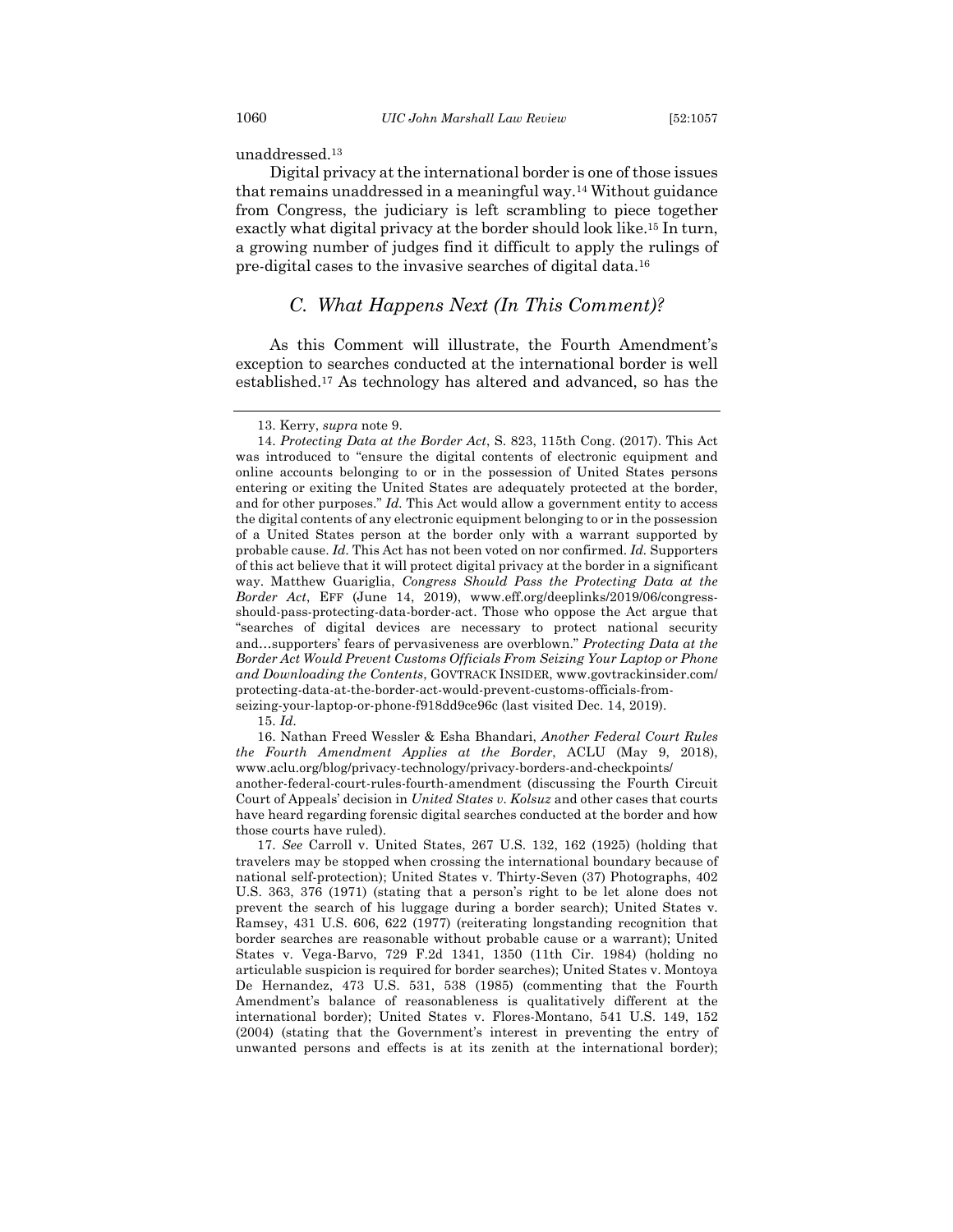need for privacy protection.18 But so far, our laws have not kept up.19 The lack of clear guidance regarding whether additional reasonable suspicion is required in a forensic electronic border search is currently left to judicial interpretation and as a consequence, has

led to a federal circuit split.20 For now, whether border agents need reasonable suspicion in order to forensically search electronic devices depends entirely on where a person enters the country.21 This Comment will explore the trajectory of the border search exception and the Fourth Amendment, how courts have wielded the Fourth Amendment in order to address privacy concerns, and how judicial interpretation has led to inconsistent application of Americans' fundamental rights.

#### II. BACKGROUND

Before delving into the complex issue that is digital privacy at the international border, one must understand how and why this issue is so very important to the American people. Accordingly, this Comment will first provide an overview of the Fourth Amendment and its interplay with privacy. This section will then turn its focus to the border search exception, one of the exceptions to the Fourth Amendment warrant requirement. Finally, this section provides a brief history of the border search exception and how it has been manipulated through time and technology.

Denson v. United States, 574 F.3d 1318, 1339 (11th Cir. 2009) (holding the Fourth Amendment's protections wane in limited context, one of those at the international border where the government's interests reach its zenith); United States v. Alfaro-Moncada, 607 F.3d 720, 728 (11th Cir. 2010) (reiterating that the Fourth Amendment is relaxed at the international border because of the strong policy of national self-protection).

<sup>18.</sup> Kerry, *supra* note 9.

<sup>19.</sup> *Id.*

<sup>20.</sup> *Compare* United States v. Cotterman, 709 F.3d 952, 961 (9th Cir. 2013) (en banc) (holding that the uniquely sensitive data on electronic devices carried with it a significant expectation of privacy…and the forensic examination of Cotterman's computer required a showing of reasonable suspicion), *and* United States v. Kolsuz, 890 F.3d 133, 137 (4th Cir. 2018) (contending that *Riley v. California* made it clear that a forensic search of a digital phone requires some level of individualized suspicion), *with* United States v. Touset, 890 F.3d 1227, 1234 (11th Cir. 2018) (stating that reasonable suspicion is not required to perform a forensic search of an electronic device at the border; distinguishing *Riley* as applicable only in search incident to arrest situations and not applicable at the border).

<sup>21.</sup> Ayako Hobbs & Thomas Zeno, *Circuits Split About Border Search of Electronic Devices*, ANTICORRUPTION BLOG (June 19, 2018), www.anticorruptionblog.com/data-protection-privacy/circuits-split-aboutborder-search-of-electronic-devices/ (analyzing the circuit split between the Fourth and Ninth circuits and the Eleventh circuit).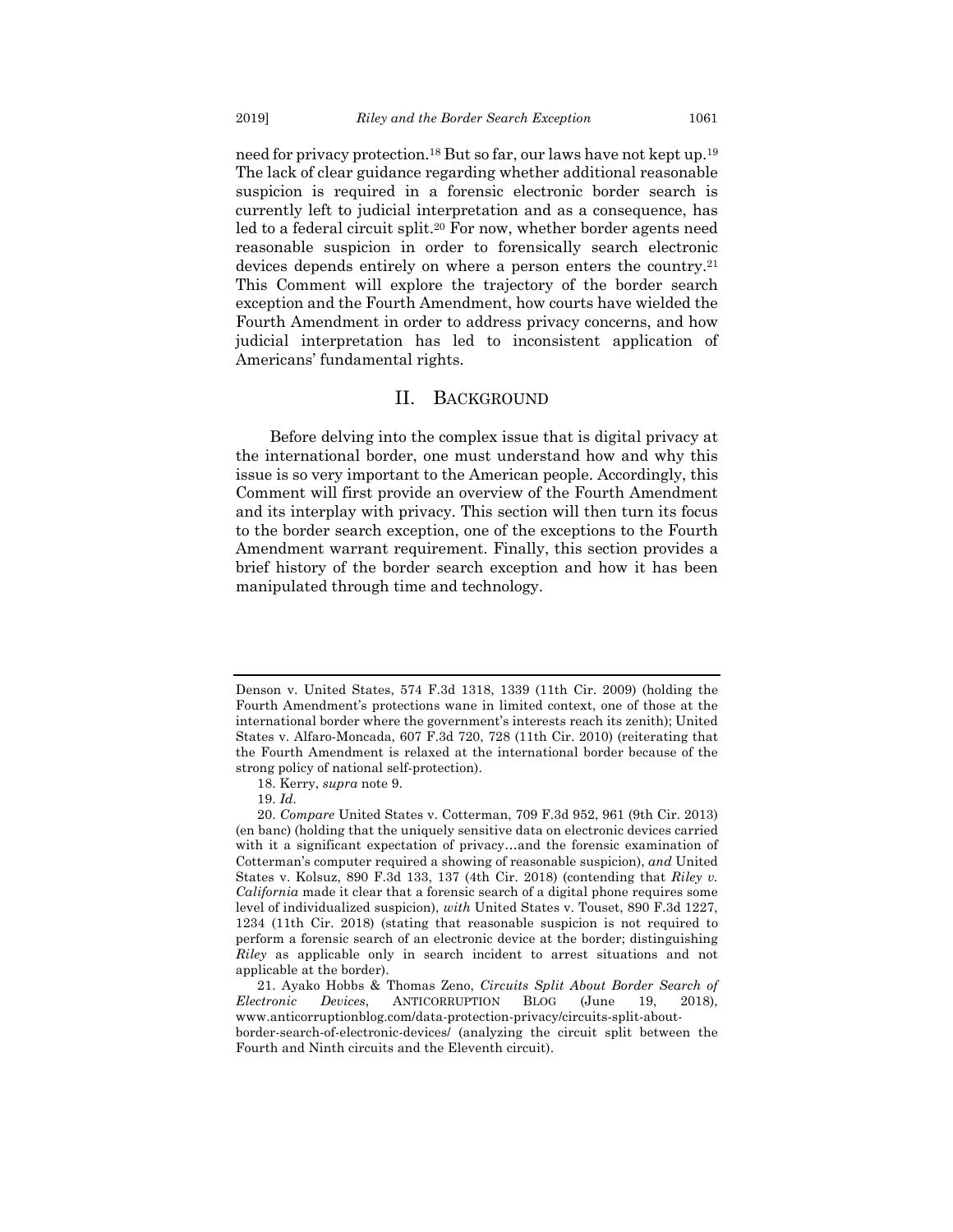## *A. The Fourth Amendment*

The Fourth Amendment of the United States Constitution protects "the right of the people to be secure in their persons, houses, papers, and effects, against unreasonable searches and seizures."22 By its very nature, this obligates any search conducted by a government official to be reasonable.23 Although there is no explicit language of privacy in the Fourth Amendment,<sup>24</sup> established case law has created a practical right of privacy from the Bill of Rights.25

Justice Brandeis' dissent in *Olmstead v. United States* was the pioneer position regarding implicit privacy interests in the Fourth Amendment.26 Chief Justice Taft, writing for the majority, wrote that the Fourth Amendment was applicable only to *physical* search and seizure and the Amendment did not forbid wiretapping.27 In his dissent, Justice Brandeis famously defended "the right to be let alone," calling it "the most comprehensive of rights, and the right most valued by civilized men."28 He vigorously argued that the reach of the Fourth Amendment (and other similar clauses guaranteeing individual protection against specific abuses of power) must have the capacity to adapt to a changing world.29 Justice Brandeis recognized that the world was changing and developing in ways that the Founding Fathers never could have anticipated.30 He advocated for the protection of Americans' privacy and argued that every unjustifiable intrusion by the Government, by whatever means employed, must be a violation of the Fourth Amendment.31

The right of privacy officially embedded itself in Fourth Amendment analysis because of Justice Harlan's concurrence in *Katz v. United States*.32 The majority held that the Fourth

<sup>22.</sup> U.S. CONST. amend. IV. "The right of the people to be secure in their persons, houses, papers, and effects, against unreasonable searches and seizures, shall not be violated, and no warrants shall issue, but upon probable cause, supported by oath or affirmation, and particularly describing the place to be searched, and the persons or things to be seized." *Id.*

<sup>23.</sup> *Id.*

<sup>24.</sup> *Id.*

<sup>25.</sup> Griswold v. Connecticut, 381 U.S. 479, 484-85 (1965) (holding that a right to privacy can be inferred from several amendments in the Bill of Rights). *See also* Katz v. United States, 389 U.S. 347, 352 (1967) (holding that the Fourth Amendment protects people, not places, in the case of a man wiretapped on a public payphone).

<sup>26.</sup> Olmstead v. United States, 277 U.S. 438, 472 (1928) (Brandeis, J., dissenting), *overruled by Katz*, 389 U.S. at 353 (rejecting the Court's holding that the government does not need a warrant to wiretap phones).

<sup>27.</sup> *Olmstead*, 277 U.S. at 464-465.

<sup>28.</sup> *Id.* at 478 (Brandeis, J., dissenting).

<sup>29.</sup> *Id.* at 472 (Brandeis, J., dissenting).

<sup>30.</sup> *Id.*

<sup>31.</sup> *Id.* at 478 (Brandeis, J., dissenting).

<sup>32.</sup> *Katz*, 389 U.S. at 361 (Harlan, J., concurring) (reasoning that an enclosed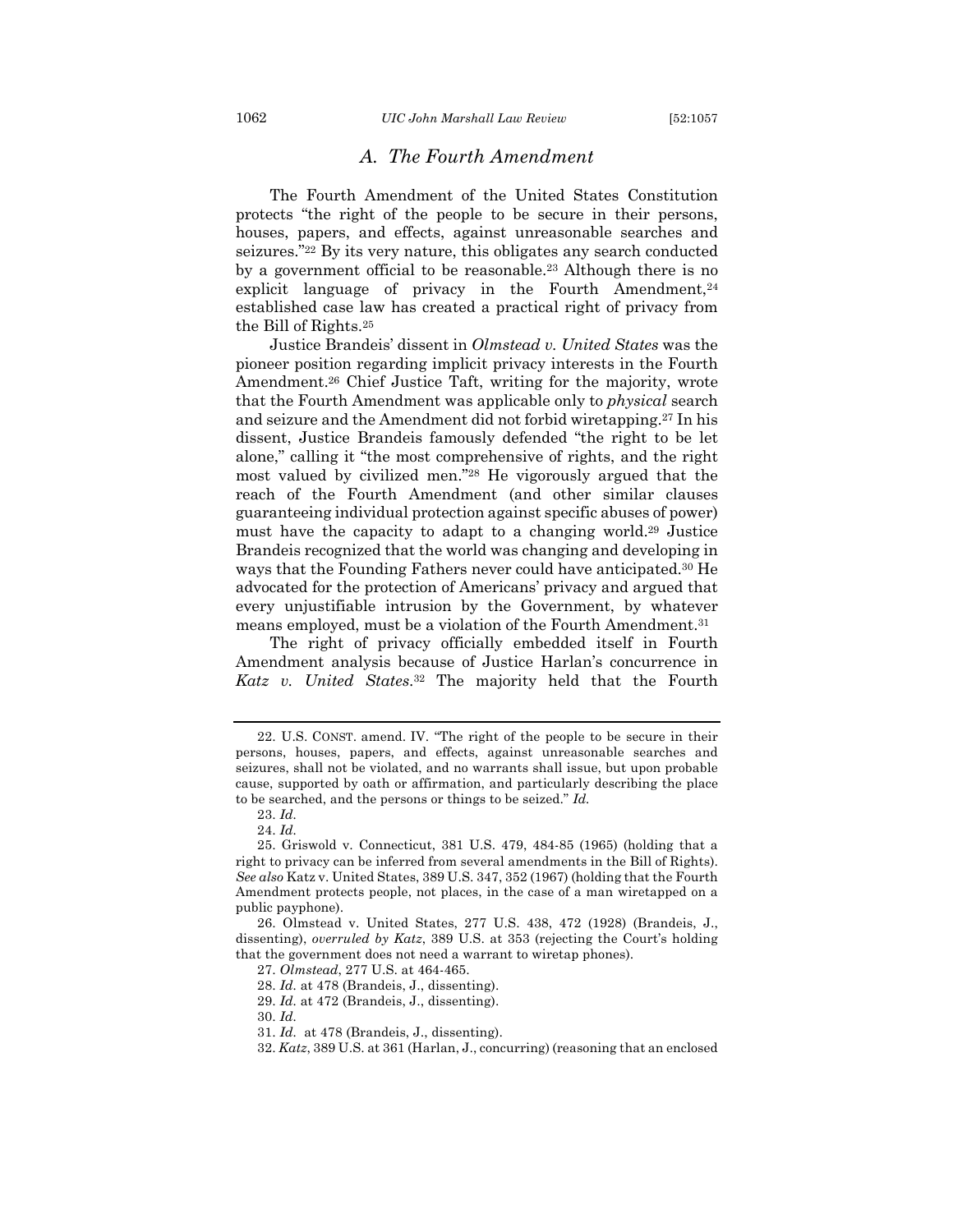Amendment protects people, not places, and therefore its reach cannot depend upon the presence or absence of physical intrusion into any given enclosure, effectively overruling *Olmstead*.33 Justice Harlan's concurrence went a step further and created a test to determine when Fourth Amendment protection applies.34 The test is composed of two parts: (1) the individual must have an actual expectation of privacy, and (2) the expectation must be one society recognizes as reasonable.35 However, Justice Harlan did not specify the methods used to determine whether a reasonable expectation of privacy had been established or how to determine if society would recognize the expectation as reasonable.36 Additionally, the *Katz* test for invasion of privacy is only applicable when the individual who claims protection of the Fourth Amendment has a legitimate, actual expectation of privacy in the invaded space.37

Despite these protections, custom and border agents have virtually unlimited authority to search an individual and their property, and detain persons entering the United States from a foreign country through the border search exception as granted by Congress.38

## *B. The Border Search Exception*

One exception to the Fourth Amendment warrant requirement exists for searches done at the international border.39 In 1789 the First Congress enacted the border search exception which states that a border search requires neither a warrant, probable cause, nor any degree of suspicion.40 Reasonable suspicion is said to exist

- 34. *Id.* at 361 (Harlan, J., concurring).
- 35. *Id.*
- 36. *Id.* at 360-61 (Harlan, J., concurring).
- 37. Rakas v. Illinois, 439 U.S. 128, 143 (1978).

38. 19 U.S.C. § 1582 (2018). "The Secretary of the Treasury may prescribe regulations for the search of persons and baggage and he is authorized to employ female inspectors for the examination and search of persons of their own sex; and all persons coming into the United States from foreign countries shall be liable to detention and search by authorized officers or agents of the Government under such regulations." *Id. See Vega-Barvo*, 729 F.2d at 1344 (explaining the authority given to customs inspectors by Congress).

39. *See generally Ramsey*, 431 U.S. at 624-25 (sustaining the search of incoming mail). "Border searches [are] not subject to the warrant provisions of the Fourth Amendment and [are] 'reasonable' within the meaning of [the Fourth] Amendment." *Id.* at 617.

40. An Act to regulate the Collection of Duties imposed by law on the tonnage of ships or vessels, and on good, wares and merchandises imported to the United States, ch. 5, §§ 23, 24, 1 Stat. 4 (1789); 19 U.S.C. § 507 (2018). *See Ramsey*, 431 U.S. at 616 (discussing how the First Congress granted full power and authority

telephone booth is more like a home than a field and a person has a constitutionally protected reasonable expectation of privacy regarding his conversations in such a place and the invasion of a constitutionally protected place without a warrant is presumptively unreasonable).

<sup>33.</sup> *Id.* at 353.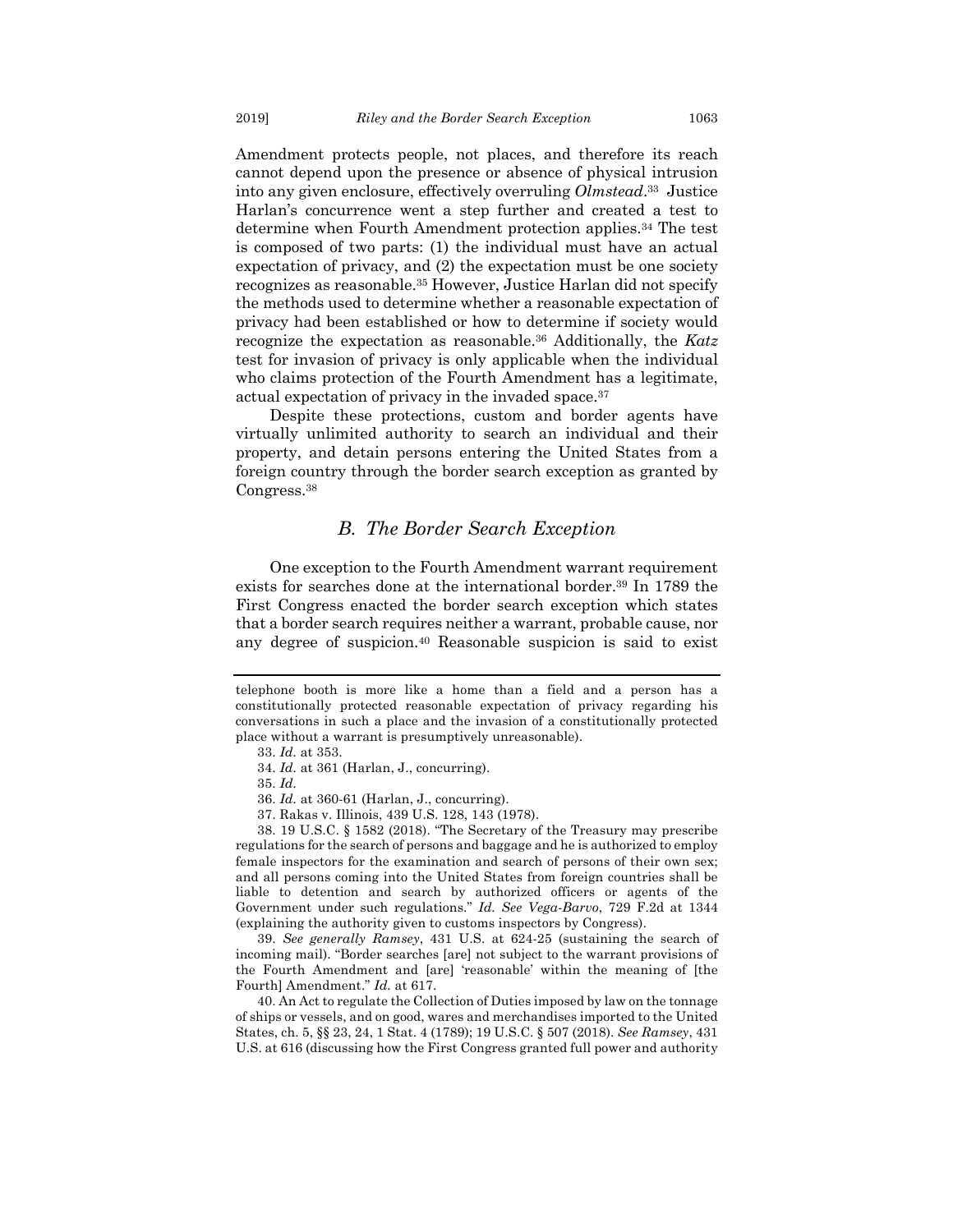simply by virtue of the person or item crossing the international border.41 The international border means not only the border itself but also its functional equivalent, e.g., an airport.42 The border search exception also extends to the waters in and surrounding the United States.43 The exception allows a customs official to board any vessel, at any time, in any place in the United States and search any part of it.44

The border search exception applies not only to persons and property entering the United States, but to those leaving it as well.45 Although there is debate over the validity of the exception as applied to those leaving the nation, that discussion is outside the scope of this Comment.

The root of the Fourth Amendment border search exception lies in the Government's right as sovereign to protect the international border and the occupants inside the nation.46 The United States has the inherent authority to protect, and a paramount interest in protecting, its territorial integrity.47 Courts have historically acknowledged that the Fourth Amendment reasonableness test

to customs officials to search incoming goods and wares).

<sup>41.</sup> *Id.* "That searches made at the border, pursuant to the longstanding right of the sovereign to protect itself by stopping and examining persons and property crossing into this country, *are reasonable simply by virtue of the fact that they occur at the border*, should, by now, require no extended demonstration." *Id* (emphasis added)*.*

<sup>42.</sup> *See Denson*, 574 F.3d at 1339 (expounding upon the way Fourth Amendment protections wane at the international border, which includes functional equivalents, such as an airport).

<sup>43.</sup> 19 U.S.C. § 1581 (2018).

<sup>44.</sup> *Id.*

<sup>45.</sup> *See e.g.*, United States v. Oriakhi, 57 F.3d 1290, 1296 (4th Cir. 1995) (explaining the rationale for exempting border searches from the Fourth Amendment's probable cause and warrant requirements rests on fundamental principles of national sovereignty, which apply equally to exit and entry searches); Cal. Bankers Ass'n v. Shultz, 416 U.S. 21, 63 (1974) (agreeing in dicta that "those entering and leaving the country may be examined as to their belongings and effects, all without violating the Fourth Amendment"); United States v. Udofot, 711 F.2d 831, 839 (8th Cir. 1983) (stating that "although courts traditionally have employed the border search exception to uphold warrantless searches of persons or objects entering the United States, the rationale behind this exception applies with equal force to persons or objects leaving the country: the Government has an interest in protecting some interest of United States' citizens, the individual is on notice that his privacy may be invaded when he crosses the border").

<sup>46.</sup> *See Montoya De Hernandez*, 473 U.S. at 544 (holding that customs officials are charged with more than an investigative role, they are also charged with protecting the nation from entrants who may bring anything harmful into the country); *Flores-Montano*, 541 U.S. at 152 (declaring that the government's interest in preventing the entry of unwanted persons and effects is at its zenith at the international border); *Alfaro-Moncada*, 607 F.3d at 727 (affirming that the United States' paramount interest in conducting searches at its borders is national self-protection).

<sup>47.</sup> *Flores-Montano*, 541 U.S. at 153.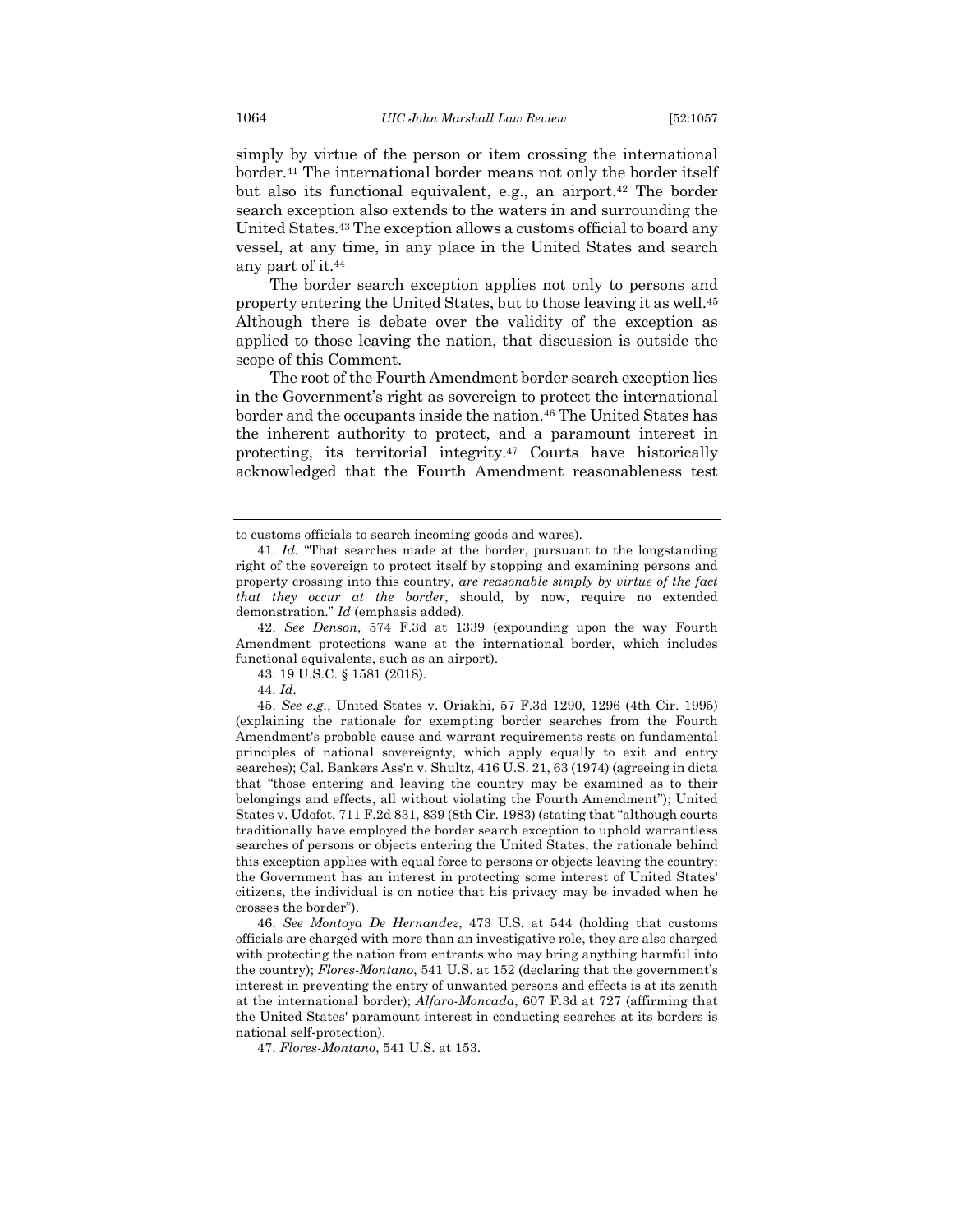balances individual privacy and the interests of the Government.<sup>48</sup> However, it is also acknowledged that the balance of reasonableness is qualitatively different at the international border than in the interior.49 That distinction weighs heavily in the Government's favor when the search is conducted at the international border.<sup>50</sup>

## *C. The Effect of Time and Technology on the Border Search Exception*

While the border search exception has remained generally untouched since its inception, the scope of the exception has expanded substantially.51 What began as a regulation of import duties has transformed over centuries to combat new threats to the border.52 Over the past century, the border search exception has expanded to cover: prohibition;<sup>53</sup> opening international mail;<sup>54</sup> detaining a woman suspected of smuggling drugs;<sup>55</sup> removing, disassembling, and searching a vehicle's gas tank;<sup>56</sup> and seizing child pornography.57 Through all of these analyses, one thing remained constant: the preeminence of the Government's authority

51. *See* Victoria Wilson, *Laptops and The Border Search Exception To The Fourth Amendment: Protecting The United States Borders From Bombs, Drugs, And The Pictures From Your Vacation*, 65 U. MIAMI L. REV. 999, 1003-05 (2001) (discussing the history of the border exception and how the justification for the border exception has grown as the nation faces new problems and technologies). 52. *Id.*

53. *Carroll*, 267 U.S. at 154 (sustaining that it is reasonable for travelers to be stopped when crossing an international boundary and be required to identify themselves because of national self-protection which allowed the officers in this instance to stop and search the vehicle carrying illegal alcohol).

54. *Ramsey*, 431 U.S. at 625 (holding customs agents who opened eight envelopes from Thailand and found heroin inside were within their rights under the border exception to do so and they did not need a warrant).

55. *Montoya De Hernandez*, 473 U.S. 544 (holding that because Montoya de Hernandez's detention occurred at the international border and the border agents had reason to suspect her of smuggling narcotics in her alimentary canal, her detention of over sixteen hours was reasonable).

56. *Flores-Montano*, 541 U.S. 149 (holding the Fourth Amendment does not require custom agents at the international border to have reasonable suspicion to inspect a vehicle's fuel tank and the interference is justified by the Government's paramount interest in protecting the border).

57 *Alfaro-Moncada*, 607 F.3d at 732 (finding that a suspicion-less search of a cabin on a foreign cargo ship that was docked three miles up the Miami River that turned up child pornography was not in violation of the Fourth Amendment because there are no inspection-free zones on a foreign cargo ship at the border).

<sup>48.</sup> *See Montoya De Hernandez*, 473 U.S. at 540 (explaining how "the Fourth Amendment balance between the interests of the Government and the privacy right of the individual is struck much more favorably to the Government at the border").

<sup>49.</sup> *Id.* at 538.

<sup>50.</sup> *See Denson*, 574 F.3d at 1339 (asserting that the government's interest in preventing persons and effects from entering the nation rises to its zenith at the international border).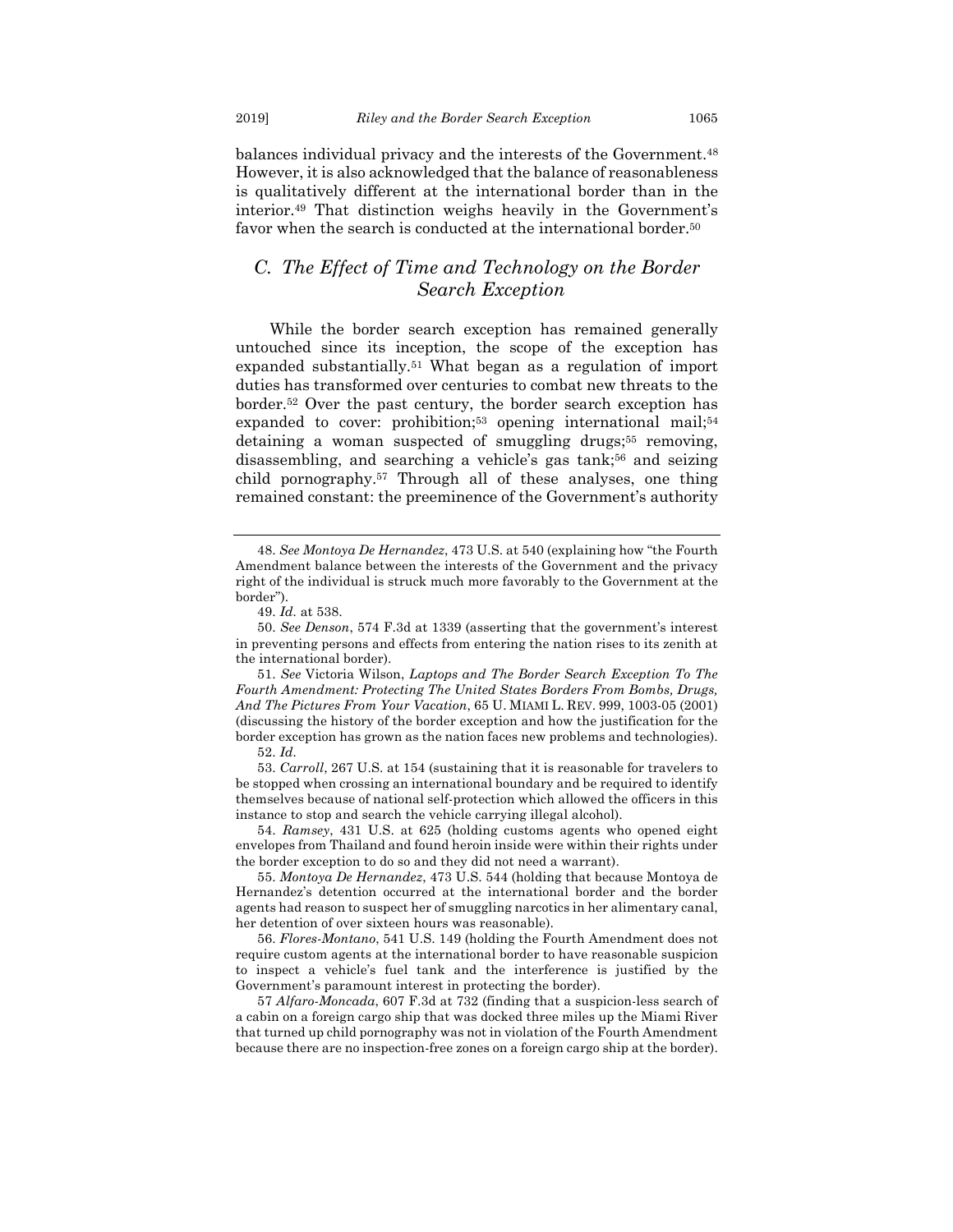and interest in preventing the entry of unwanted persons and effects at the international border.

The scope of the border search exception includes persons and their belongings,58 but a person and property are necessarily treated differently.<sup>59</sup> No articulable suspicion is necessary for basic, noninvasive border searches of a person.<sup>60</sup> This means that a pat-down or frisk can be conducted on nothing more than the choice of the customs agent because reasonable suspicion is said to exist simply because the person is crossing the international border.61

The suspicion required for a more intrusive search of a person hinges upon the level of insult to personal privacy impressed upon the victim of a search.62 In *United States v. Vega-Barvo*, the United States Court of Appeals for the Eleventh Circuit analyzed and set forth three factors which contribute to the personal indignity suffered by the person searched: (1) physical contact between the searcher and the person searched; (2) exposure of intimate body parts; and (3) use of force.63

However, this sliding scale to determine intrusiveness has been rejected in the context of property.64 Property does not carry with it the indelible right of dignity, and property cannot be personally offended nor can it suffer emotionally from a search.65 Precedent holds that searches of closed containers and their contents require no particularized suspicion.<sup>66</sup> The concept of closed

60. *Vega-Barvo*, 729 F.2d at 1345.

64. *See* United States v. Arnold, 533 F.3d 1003, 1008 (9th Cir. 2008) (stating

that applying the sliding intrusiveness scale to determine when reasonable suspicion is needed to search property at the border is misplaced). *See also Flores-Montano*, 541 U.S. at 152 (stating that the Supreme Court's analysis determining what protection to give a vehicle was not based on the unique characteristics of vehicles with respect to other property, but was based on the fact that a vehicle, as a piece of property, simply does not implicate the same "dignity and privacy" concerns as "highly intrusive searches of the person").

65. *Flores-Montano*, 541 U.S. at 152. While it is true that property cannot suffer indignity, one can easily imagine circumstances where the exposure of sensitive information can lead to a person suffering embarrassment or emotional harm.

66. *See Arnold*, 533 F.3d at 1010 (reversing the District Court's grant of a motion to suppress child pornography found during a border search of Arnold's laptop); *Ramsey*, 431 U.S. at 620 (determining that mode of entry does not limit the border search exception and there is no additional requirement of probable cause in order for a border search to be reasonable); *Vega-Barvo*, 729 F.2d at 1345 ("A person's decision to cross our national boundary is justification enough for…a search.").

<sup>58.</sup> U.S. CONST. amend. IV.

<sup>59.</sup> *See Flores-Montano*, 541 U.S. at 152 (stating "but the reasons that might support a requirement of some level of suspicion in the case of highly intrusive searches of the person--dignity and privacy interests of the person being searched--simply do not carry over to vehicles").

<sup>61.</sup> *Id.*

<sup>62.</sup> *Id.* at 1346. "[T]he personal indignity suffered by the individual searched controls the level of suspicion required to make the search reasonable." *Id.* 63. *Id.*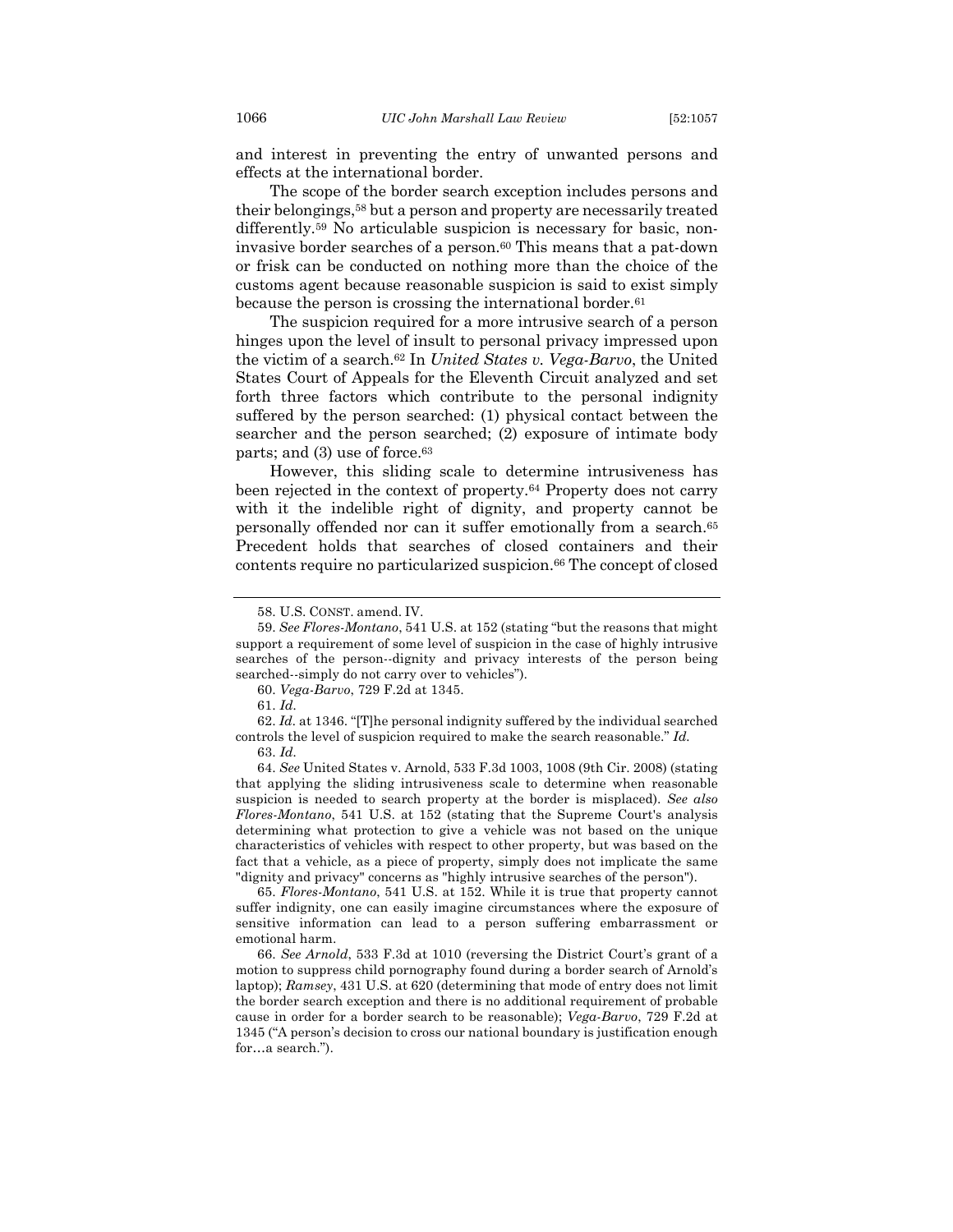containers has encompassed luggage, gas tanks, and laptops.67 This precedent has been questioned and challenged over time, to no distinct resolution.68 How the treatment of property applies to the searches of electronic devices has created serious privacy concerns regarding digital data.69

In this digital age, Americans' awareness and concern over issues of privacy are heightened.70 As dependency on technology grows,71 so does the conundrum of how to ensure personal privacy while also maintaining safety and national security.<sup>72</sup> It is difficult to find a balance between guaranteeing individual privacy and protecting national security. The U.S. Customs and Border Protection is not unaware of these challenges and maintains that electronic device searches help to identify, investigate, and prosecute individuals who use technology to commit crimes.73

While Congress and the Supreme Court have remained relatively silent regarding digital privacy at the international border,74 recently, substantial strides have been made towards protecting user data and privacy outside the scope of border searches.75 As recently as June 2018, the Supreme Court held in

69. *See* Deeva Shah, *Electronics at the Border: An Exception to the Border Search Doctrine?*, MICH. TELECOMMS. & TECH. L. REV (Nov. 2015), www.mttlr.org/2015/11/12/electronics-at-the-border-an-exception-to-the-

border-search-doctrine/ (detailing concerns surrounding privacy that have arisen from border searches of sensitive information via electronics).

70. *The State of Privacy in Post-Snowden America*, PEW RES. CTR. (Sept. 21, 2016), www.pewresearch.org/fact-tank/2016/09/21/the-state-of-privacy-inamerica/ (providing a report regarding privacy concerns of Americans and how their data is getting treated and used by the companies that collect it).

71. *Mobile Fact Sheet*, *supra* note 11.

72. *See* Anja Kaspersen, *Can You Have Both Security and Privacy in the Internet Age?*, WORLD ECON. F. (July 21, 2015), www.weforum.org/ agenda/2015/07/can-you-have-both-security-and-privacy-in-the-internet-age/ (discussing the reach of government agencies, the effect on users, the need for transparency, and the need for safety).

73. *CBP FY17 Statistics*, *supra* note 1 (considering the need for border searches of electronic devices as part of their mission to protect the American people and enforce the nation's law in the digital age).

74. Matthew Feeney, *Privacy Still at Risk Despite New CBP Search Rules*, CATO INST. (Jan. 8, 2018), www.cato.org/blog/privacy-still-risk-despite-new-cbpsearch-rules (explaining that without legislation or Supreme Court action, privacy at the border will be dependent on Customs and Border Patrol Policies).

75. *See, e.g.*, Carpenter v. United States, 138 S. Ct. 2206, 2223 (2018) (holding that a warrant is required for police to access cell site location from a cell phone company); Riley v. California, 573 U.S. 373, 403 (2014) (holding that the police officers generally could not, without a warrant, search digital

<sup>67.</sup> *See Ramsey*, 431 U.S. at 620 (stating that customs officials can search, without probable cause and without a warrant, luggage); *Flores-Montano*, 541 U.S. at 155-56 (holding that searching a gas tank and taking apart an engine was justified); *Arnold*, 533 F.3d at 1008 (holding that border search of a laptop should not have been suppressed).

<sup>68.</sup> *Flores-Montano*, 541 U.S. at 155 (holding that "while it may be true that some searches of property are so destructive as to require a different result, this was not one of them").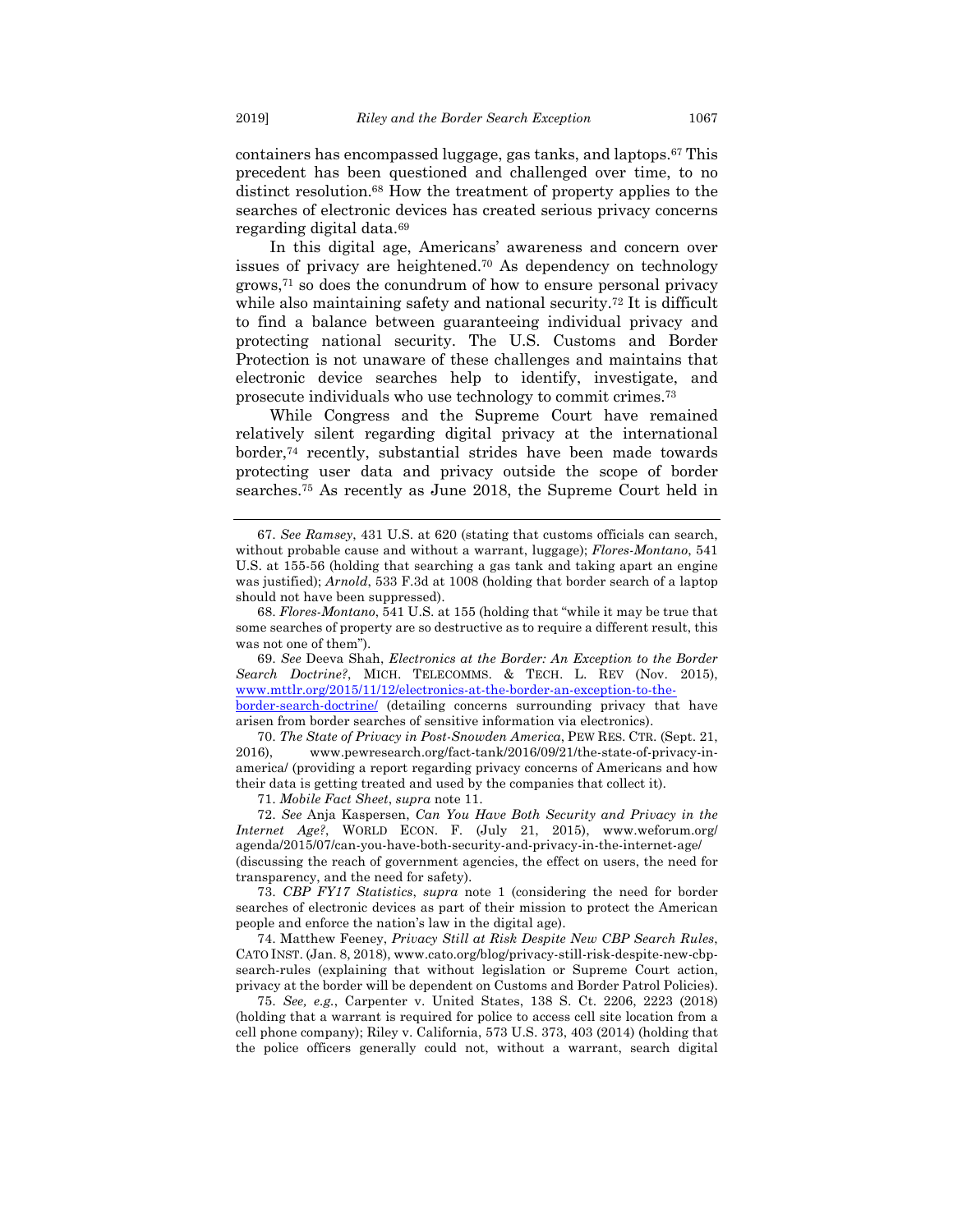*Carpenter v. United States* that a warrant is generally required for police to access cell site location information from a cell phone company.76 This ruling was a big win for advocates of digital privacy.

While *Carpenter* is a narrow ruling, it may have far reaching implications for the kind of data that is held by third parties, such as browsing data, text messages, emails, and bank records.77 While this holding does indicate that the Supreme Court could be moving towards more protection of digital privacy in the form of warrants, any analysis of *Carpenter* itself and the future implications of this holding are beyond the scope of this Comment.

In 2014, the Supreme Court decided in *Riley v. California* that "what the police must do before searching a cell phone seized incident to an arrest is accordingly simple—get a warrant."78 In a unanimous decision, the Court held that the search incident to arrest exception to the warrant requirement of the Fourth Amendment is not applicable in the circumstances of a forensic search of a cell phone.79 The Court acknowledged that this does not mean that data on a cell phone is not searchable, it just means that officers must get a warrant before they forensically search the device.80 The Court also acknowledged that the well-recognized "exigencies of the situation" exception would still apply and other case-specific exceptions may still justify a warrantless search of a particular phone.81

The problem with the holding in *Riley* is that it applies only to searches incident to arrest—a warrant exception that has no bearing on border searches.82 Although both the search incident to arrest exception and the border search exception are exempt from

information on the cell phones seized from the defendants as incident to the defendants' arrests).

<sup>76.</sup> *Carpenter*, 138 S. Ct. at 2221. The Court stressed that this case is about "a detailed chronicle of a person's physical presence compiled every day, every moment, over several years." *Id.* at 2220. This level of inquiry raises serious privacy concerns that cannot be ignored and does not overcome Fourth Amendment protection.

<sup>77.</sup> *See* Louise Matsakis, *The Supreme Court Just Greatly Strengthened Digital Privacy*, WIRED (June 12, 2018), www.wired.com/story/carpenter-vunited-states-supreme-court-digital-privacy/ (discussing the ruling in *Carpenter v. United States*, including the history of the case and the future implications).

<sup>78.</sup> *Riley*, 573 U.S. at 403.

<sup>79.</sup> *Id.*

<sup>80.</sup> *Id.* at 401.

<sup>81.</sup> *Id.* at 402.

<sup>82.</sup> *Id.* at 386. *Compare Ramsey*, 431 U.S. at 620 ("The border-search exception is grounded in the recognized right of the sovereign to control, subject to substantive limitations imposed by the Constitution, who and what may enter the country.") *with Carroll*, 267 U.S. at 158 ("When a man is legally arrested for an offense, whatever is found upon his person or in his control which it is unlawful for him to have and which may be used to prove the offense may be seized and held as evidence in the prosecution.").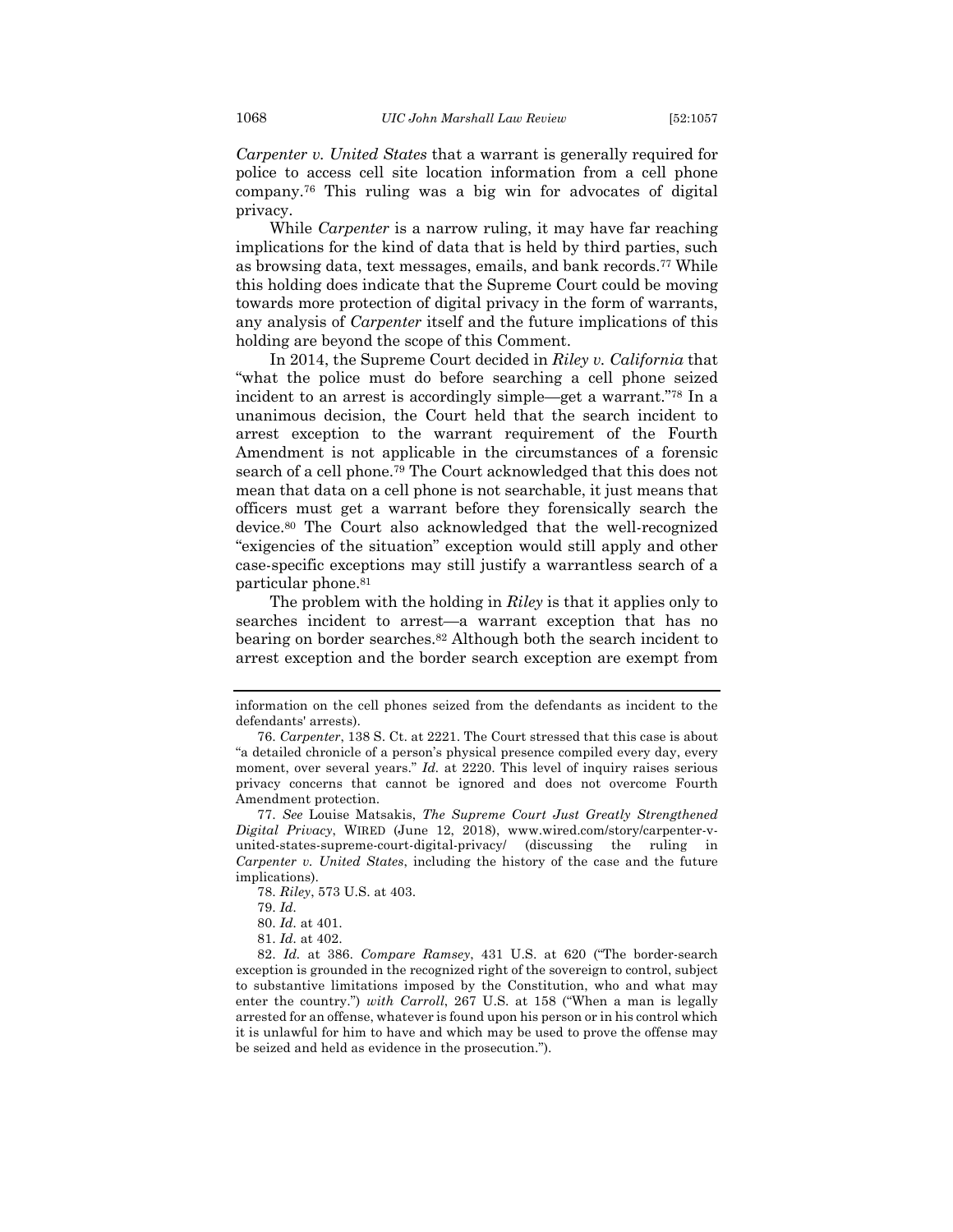the warrant protection provided by the Fourth Amendment, they are not related in any other fashion.83

Despite clear situational differences between the search incident to arrest in *Riley* and a border search, some courts have found the Court's reasoning and analysis of the privacy implications instructive in dealing with privacy concerns during forensic searches of electronic devices during a border search.<sup>84</sup>

## III. ANALYSIS

This section explores the Federal Circuit split that has arisen due to judicial interpretation of the border search exception and the issue of digital privacy in forensic searches of electronics in border searches. Part A begins by exploring the balance between Americans' expectation of privacy and what we are willing to give up in the name of national security.85 Part B illustrates how that balance has shifted because of the advancement and continued reliance on technology.86 Part C explains how searches at the international border are constitutionally and situationally different from those not at the international border.87 Part D will analyze the circuit split regarding forensic electronic border searches.88 Part E will explain how that circuit split creates a fundamental issue regarding how the rights of people vary depending upon where they cross the international border.89

### *A. How Much of Our Privacy Do We Trade for Security?*

The practice of trading pieces of individual freedoms for safety and social order is not a new concept. The theory of the social contract has existed for hundreds of years and was a decidedly large ideological part of the American Revolution.90 The theory of the social contract is predicated upon citizens relinquishing some natural rights in exchange for a government or state which protects the remaining rights.91 The concept written into the Declaration of

<sup>83.</sup> *Infra* Section III, C.

<sup>84.</sup> *Kolsuz*, 890 F.3d at 146-47 ("After *Riley*, we think it is clear that a forensic search of a digital phone must be treated as a nonroutine border search, requiring some form of individualized suspicion.").

<sup>85.</sup> *Infra* Section III, A.

<sup>86.</sup> *Infra* Section III, B.

<sup>87.</sup> *Infra* Section III, C.

<sup>88.</sup> *Infra* Section III, D.

<sup>89.</sup> *Infra* Section III, E.

<sup>90.</sup> *See* Martin Kelly, *The Social Contract*, THOUGHTCO (Aug. 5, 2019), www.thoughtco.com/social-contract-in-politics-105424 (discussing how Thomas Hobbes, John Locke, and Jean Jacques Rousseau's philosophical and political stances on the social contract influenced the Founding Fathers, particularly Thomas Jefferson and James Madison).

<sup>91.</sup> Betsey Sue Casman, The Right to Privacy in Light of the Patriot Act and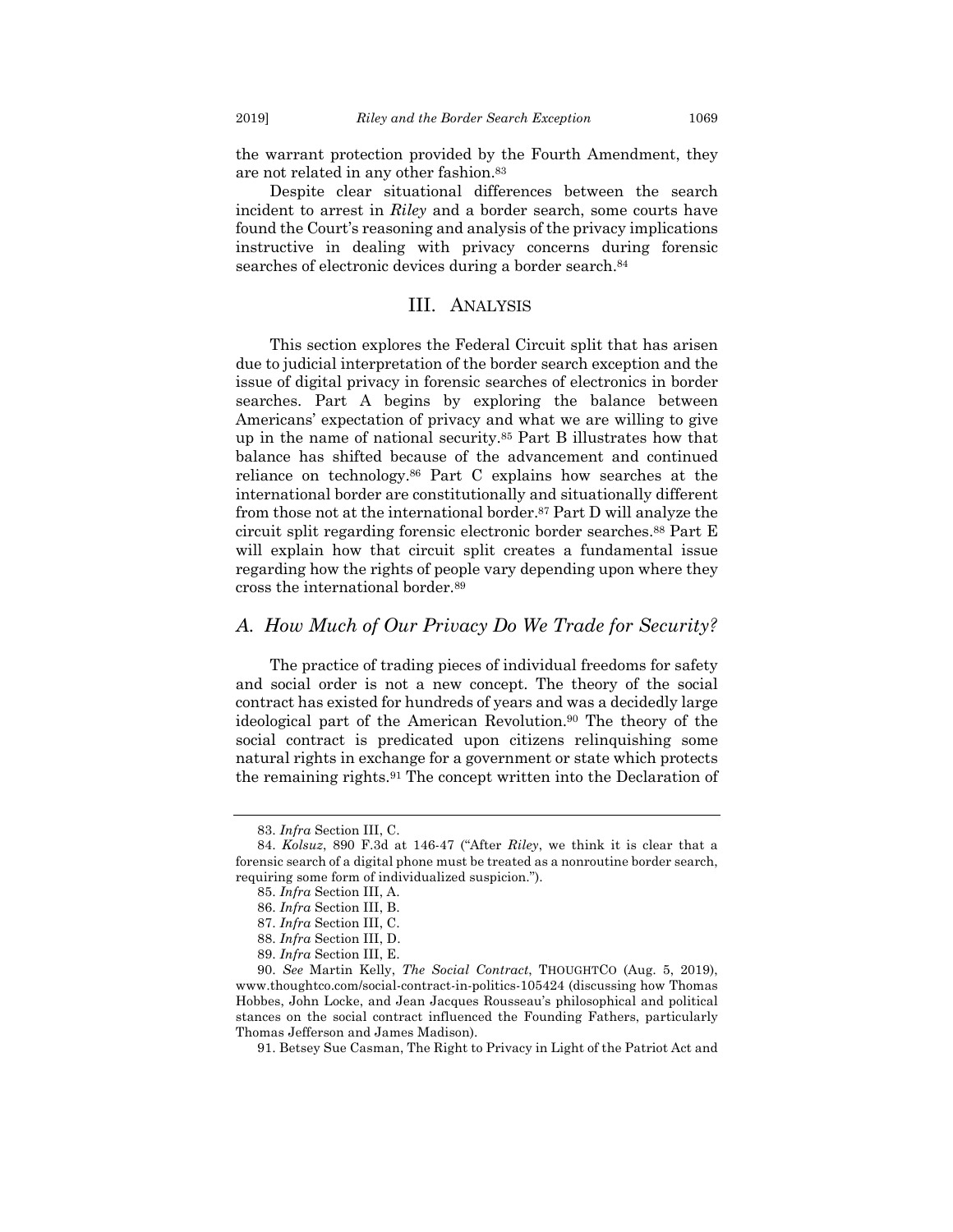Independence92 and the United States Constitution (and any constitution for that matter) is a giant social contract written between People and their Government.93

The border search exception to the Fourth Amendment fits into this philosophy. The power of customs officials to search persons and property attempting to cross the international border—a freedom given up—was granted by Congress—as the people—as a way to ensure national security and safety.94 But shouldn't there be limits on how much privacy can be intruded upon?

The Supreme Court, in *United States v. Montoya De Hernandez,* limited the types of searches that can be done on a *person* without distinct reasonable suspicion.95 The concept of routine versus nonroutine searches was borne from *Montoya De Hernandez*.96 Routine searches are not subject to any requirement of reasonable suspicion, probable cause, or a warrant.97 The detention of a traveler beyond the scope of a routine customs search and inspection however, is justified only when supported by reasonable suspicion.98 Yet, the holding of *Montoya De Hernandez* is limited, as the Court pointedly noted that the holding was not suggestive regarding whether any level of suspicion would be required for any other type of nonroutine border search.99

Since *Montoya De Hernandez*, the Court has declined to extend a heightened level of suspicion requirement for the search of property. In *United States v. Flores-Montano*, the Supreme Court

93. U.S. CONST. pmbl. ("We the People of the United States, in Order to form a more perfect Union, establish Justice, insure domestic Tranquility, provide for the common defense, promote the general Welfare, and secure the Blessings of Liberty to ourselves and our Posterity, do ordain and establish this Constitution for the United States of America.").

94. 8 C.F.R. § 287.5 (2020).

96. *Id.*

97. *Id.* at 538. Routine searches of travelers can include "questioning, patdowns, and thorough searches of their belongings." *Id*. at 551.

98. *Id.* at 541. ("We hold that the detention of a traveler at the border, beyond the scope of a routine customs search and inspection, is justified at its inception if customs agents, considering all the facts surrounding the traveler and her trip, reasonably suspect that the traveler is smuggling contraband in her alimentary canal.").

99. *Id.* at 541 n.4. ("[B]ecause the issues are not presented today we suggest no view on what level of suspicion, if any, is required for nonroutine border searches such as strip, body-cavity, or involuntary x-ray searches.").

Social Contract Theory (May 2011) (unpublished Ph.D. thesis, University of Nevada, Las Vegas) (on file with UNLV Theses, Dissertations, Professional Papers, and Capstones).

<sup>92.</sup> THE DECLARATION OF INDEPENDENCE para. 2 (U.S. 1776) (declaring, "We hold these truths to be self-evident, that all men are created equal, that they are endowed by their Creator with certain unalienable Rights, that among these are Life, Liberty and the pursuit of Happiness. That to secure these rights, Governments are instituted among Men, deriving their just Powers from the Consent of the Governed.").

<sup>95.</sup> *Montoya De Hernandez*, 473 U.S. at 531.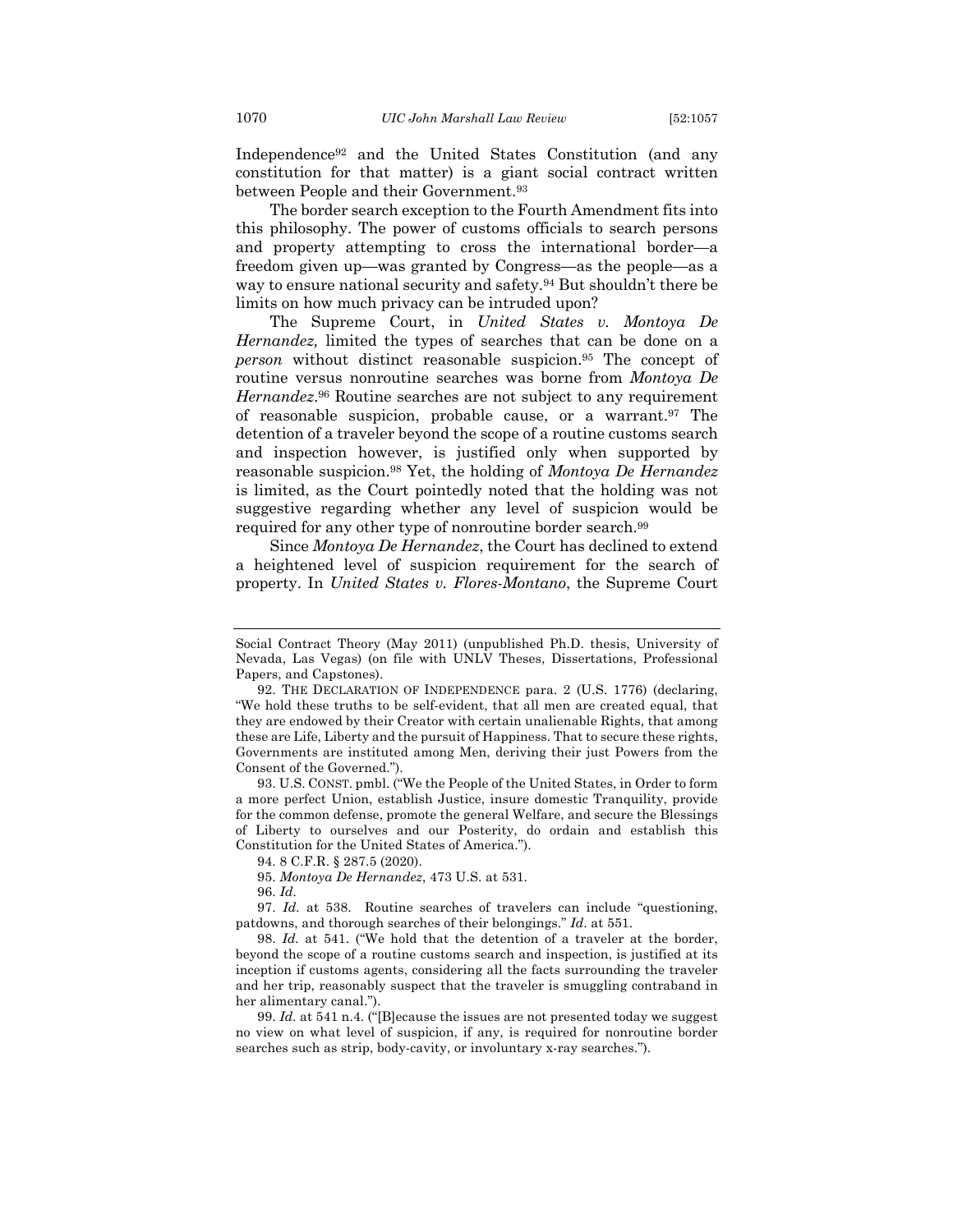reprimanded the Ninth Circuit Court of Appeals for creating a routine versus nonroutine balancing test and applying it to vehicles.100 The Court in *Flores-Montano* clarified that the reasons that might support a requirement of additional levels of suspicion dignity and privacy interests of the person being searched—simply do not carry over to vehicles.101

The Supreme Court has kept open the possibility that some searches of property may be so destructive as to require particularized suspicion, but has not elaborated on this.102 Precedent illustrates that searches of luggage,<sup>103</sup> mail,<sup>104</sup> and vehicles105 are all searches of property that do not require any particularized or additional suspicion.

## *B. The Technologically Rising Stakes Have Changed the Game*

With the advent of the digital age, property now includes belongings such as laptops and cellphones. This has become an often litigated issue, as smartphones and other personal electronic devices contain vastly more private information than other containers that the border exception applies to.106 However, courts are generally reluctant to grant defendants' motions to suppress evidence obtained from electronic border searches.107 Some courts avoid answering the question of whether additional reasonable suspicion is required for forensic searches completely by simply stating that even if specific reasonable suspicion was necessary, it was there.108

What *is* a forensic search of an electronic device? A forensic

<sup>100.</sup> *See Flores-Montano*, 541 U.S. at 152 (stating that the complex balancing tests to determine the intrusiveness "of a search of a person have no place in the border searches of vehicles").

<sup>101.</sup> *Id.*

<sup>102.</sup> *Id.* at 155-56 (discussing that there may be a time in which a search of property is so destructive that it requires reasonable suspicion, but that this case is not one of those times).

<sup>103.</sup> *See Thirty-Seven Photographs (37)*, 402 U.S. at 376 (stating that "customs officers characteristically inspect luggage and their power to do so is not questioned in this case; it is an old practice and is intimately associated with excluding illegal articles from the country").

<sup>104.</sup> *See Ramsey*, 431 U.S. at 620 (stating that it is the entry into the country that makes the resulting search of the mail reasonable).

<sup>105.</sup> 19 U.S.C. § 482 (2018).

<sup>106.</sup> Savage & Nixon, *supra* note 6.

<sup>107.</sup> Eunice Park, *The Elephant in the Room: What Is a "Nonroutine" Border Search, Anyway? Digital Device Searches Post-Riley*, 44 HASTINGS CONST. L.Q. 277, 283 (2017).

<sup>108.</sup> *Id.* The problem with not addressing whether additional reasonable suspicion is required is that courts are side-stepping the issue. There is no clear answer whether or not reasonable suspicion is required and that provides the American people with no guidance of what to do in these situations.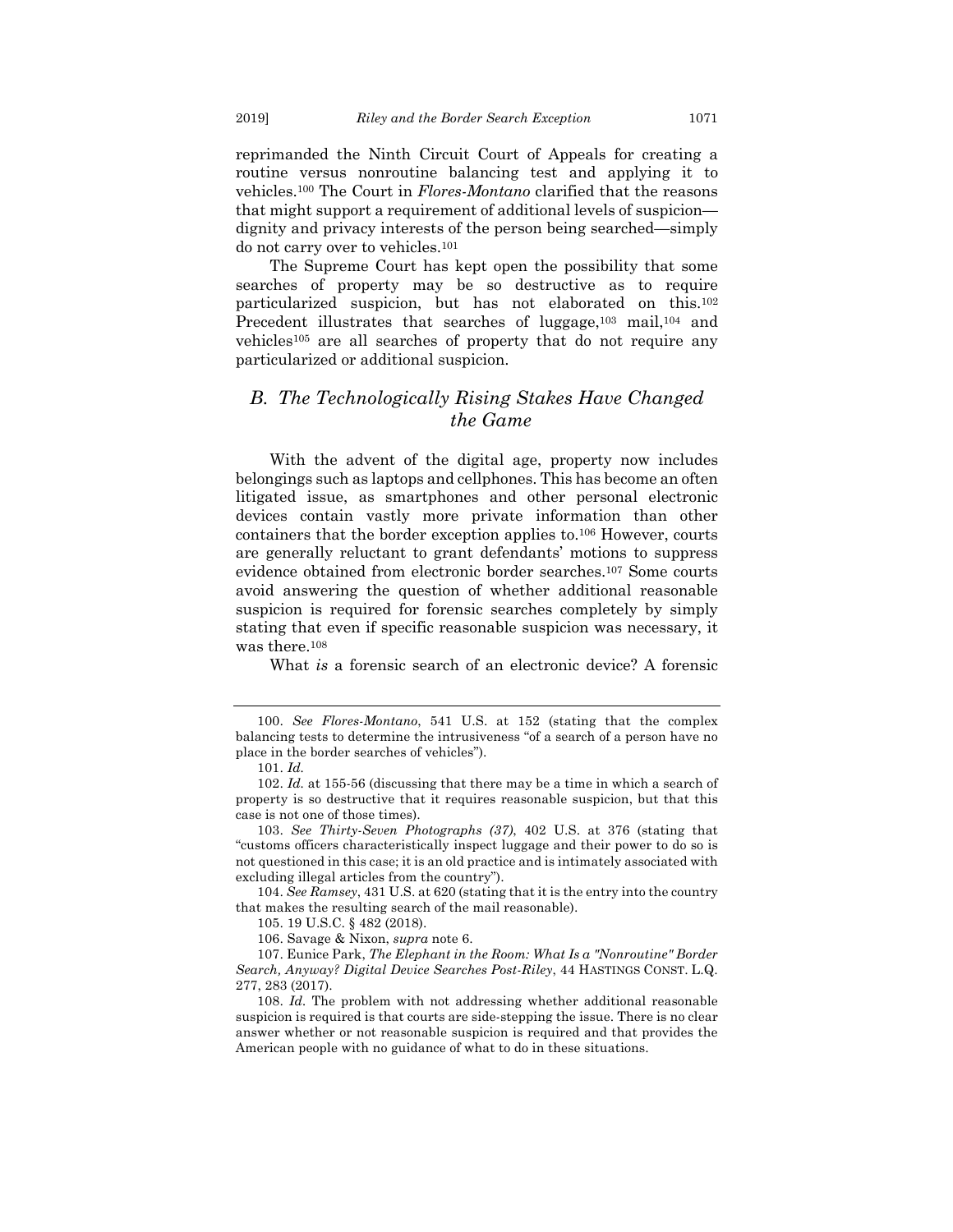search typically begins with the creation of a copy or "image" of the original storage device saved as a "read only" file.109 Then, customs or law enforcement agents use software which allows them to analyze the data on the imaged hard drive and provides the agent with access to password protected, hidden, encrypted, or deleted files.110 It is an exhaustive search of everything the electronic device can show evidence of; it is "essentially a computer strip search."111

While codified law stays unchanged by Congress, judicially created law surrounding electronics is in flux.112 In *United States v. Cotterman*, the Ninth Circuit Court of Appeals rejected the idea that all property is the same under the border search exception and held that reasonable suspicion is required for forensic searches of electronics at the border.113 The Ninth Circuit Court stated that the exposure of confidential and personal information has permanence that cannot be undone, unlike the physical search of other property.114 That kind of sweeping search into the most intimate details of a person's life is a significant intrusion upon personal privacy and dignity.115 The very nature of the data held on personal electronic devices is different from that of other property.116 Electronic devices in the twenty-first century act as diaries, planners, record keepers of financial and medical information, and the preferred method of personal and professional communication.117

However, the *Cotterman* holding has not had a far-reaching influence beyond the Ninth Circuit and courts under its jurisdiction. The real change came when the Supreme Court held in *Riley v. California* that police officers must obtain a warrant before forensically searching a cell phone seized incident to an arrest.118

112. Savage & Nixon, *supra* note 6.

113. *Cotterman*, 709 F.3d at 968.

<sup>109.</sup> *See* United States v. Saboonchi, 990 F. Supp. 2d 536, 547 (D. Md. 2014) (describing what a border search entails and applying the border search exception to a forensic search of cell phones done several hundred miles from the border crossing).

<sup>110.</sup> *See Cotterman*, 709 F.3d at 963 n.9 (explaining the kind of software that Agent Owen used, called EnCase, while forensically searching Cotterman's laptop).

<sup>111.</sup> *Id.* at 966. "An exhaustive forensic search of a copied laptop hard drive intrudes upon privacy and dignity interests to a far greater degree than a cursory search at the border." *Id.*

<sup>114.</sup> *Id.* at 966 (stating that unlike searches involving a reassembled gas tank, there is no way to fix or undo what was done in the release of that personal information).

<sup>115.</sup> *Id.*

<sup>116.</sup> *Id.* at 964.

<sup>117.</sup> *Id.* These most intimate details of a person's life are deserving of protection and should require reasonable suspicion in order to access.

<sup>118.</sup> *See Riley*, 573 U.S. at 403 (holding that the forensic search of defendants' cell phones and evidence obtained from the cell phones that used to charge the defendants with additional charges was a violation of the Fourth Amendment and required a warrant).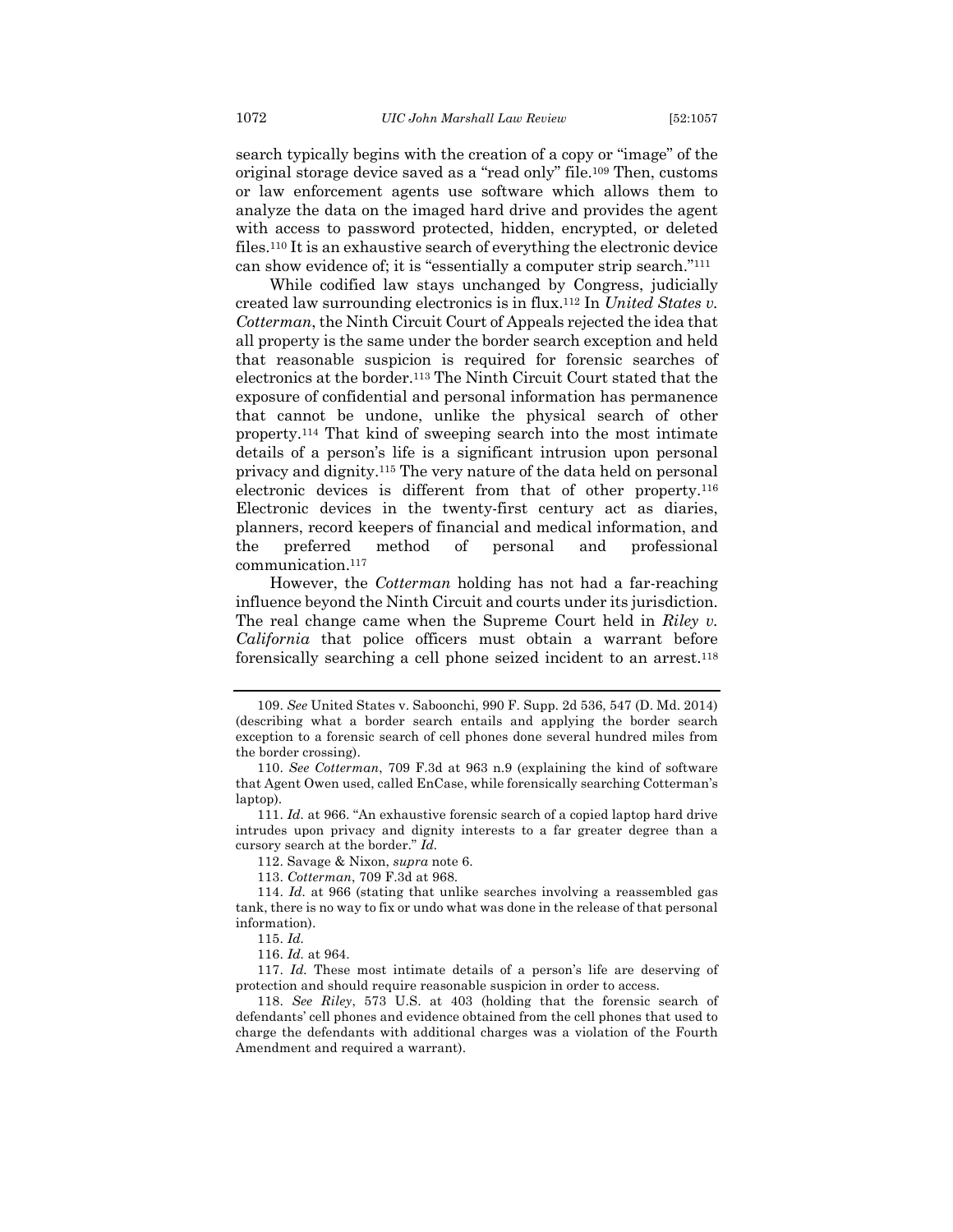The Court delved deep into the privacy implications of a forensic cell phone search, recognizing the wealth of information that becomes available during a forensic search.119 The Court also refused to treat cell phones as just another form of a container, noting that cell phones are different in both qualitative and quantitative senses from typical containers, such as wallets or bags.120 Modern cell phones are more than just a technological convenience; for many Americans they hold the most private details of their life.121 The Court focused on the protection of information provided by the Fourth Amendment and concluded that simply because the advancement of technology allows for such information to be held on a cell phone does not make that information any less worthy of protection.122 It must be considered that before the digital era, people did not walk around carrying a cache of sensitive personal information on them when they went about their day.123

The Court stressed the importance of the modern cell phone's immense storage capacity and mused that the digital capacity for storage would only grow with time.124 When the Supreme Court decided *Riley* in 2014, the top-selling phone had a standard storage capacity of 16 gigabytes with an option to upgrade to 64 gigabytes.125 In the first quarter of 2018, the top selling phone126 had a standard storage capacity of 64 gigabytes and the option of upgrading to 256 gigabytes.127 In just four years, the standard storage capacity has increased exponentially.

While the *Riley* Court eliminated the ability to immediately forensically search cellphones under the search incident to arrest exception to the warrant requirement, the Court limited its holding by stating that there still may be case-specific exceptions where a warrantless search of a phone may be justified.128 However, the dissection of those possibilities and the implications for future

124. *Id.* "[Cell phones] are in fact minicomputers that also happen to have the capacity to be used as a telephone." *Id.* at 393.

125. *Id.* at 394.

126. Justin Jaffe & Eric Franklin, *iPhone X was the Best-Selling Smartphone in Early 2018*, CNET (May 5, 2018), www.cnet.com/news/iphone-xwas-best-selling-smartphone-in-early-2018/.

127. *Compare iPhone Models*, APPLE, www.apple.com/iphone/compare (last visited Oct. 26, 2018).

128. *Riley*, 573 U.S. at 402 (quoting Kentucky v. King, 563 U.S. 452, 460 (2011)) (noting that "one well-recognized exception applies when the 'exigencies of the situation' make the needs of law enforcement so compelling that [a] warrantless search is objectively reasonable under the Fourth Amendment.").

<sup>119.</sup> *Id.* at 393-94.

<sup>120.</sup> *Id.* at 391-92.

<sup>121.</sup> *Id.* at 403.

<sup>122.</sup> *Id*.

<sup>123.</sup> *See id.* at 394 (concluding that there is an element of pervasiveness that characterizes cell phones but not physical records). Prior to the digital age, people did not typically carry a cache of sensitive personal information with them as they went about their day. *Id.*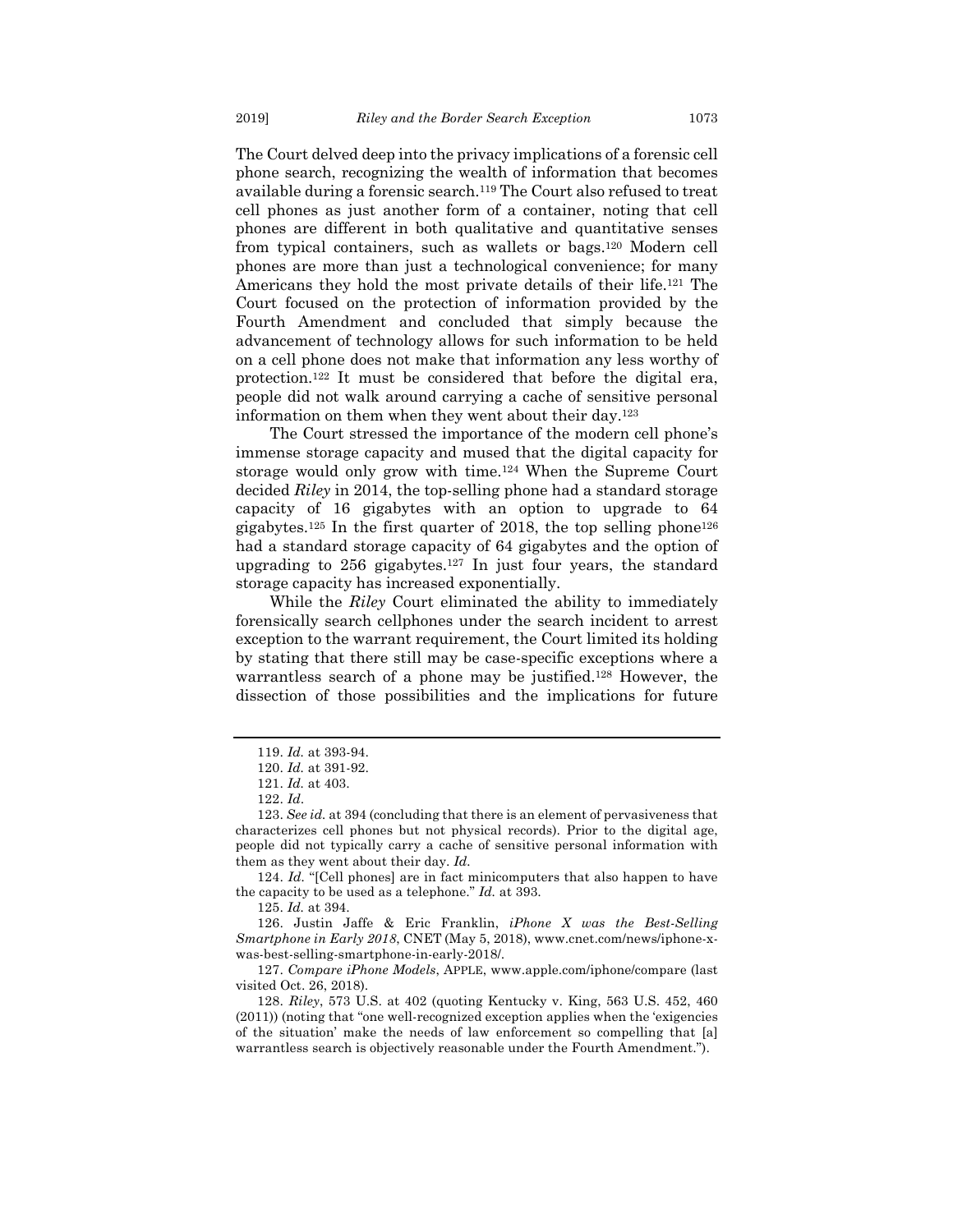searches incident to arrest are beyond the scope of this Comment.

## *C. Where and How a Search Takes Place Matters*

United States citizens have certain inalienable rights and the right to interstate travel is one of those fundamental rights.129 Interstate travel at its most basic definition refers to the travel from one state to another.130 When it comes to a search done during interstate travel, citizens have a right to be free of interruption or search unless there is probable cause for a stop.131 The Fourth Amendment protects people against unreasonable search and seizure and this usually translates to the need for probable cause or a warrant.132

But, as previously discussed, border searches are not subject to the warrant provisions of the Fourth Amendment and are per se reasonable within the meaning of that Amendment under the border search exception.133 There is also no fundamental or protected right to international travel.134 Therefore, international travelers may be stopped while crossing the international border and may be required to identify and subject themselves and their belongings to a search.135 The fact that a person or item is crossing the international border coupled with the government's paramount interest in preventing unwanted persons and effects from entering the country makes searches at the border reasonable.136

130. *Id.* at 2464.

131. *Carroll*, 267 U.S. at 154. "But those lawfully within the country, entitled to use the public highways, have a right to free passage without interruption or search unless there is known to a competent official authorized to search, probable cause for believing that their vehicles are carrying contraband or illegal merchandise." *Id.*

132. *See Riley*, 573 U.S. at 381 (discussing Fourth Amendment jurisprudence as being ruled by reasonableness and reasonableness generally requires the obtaining of a judicial warrant).

133. *See supra* Part II, Section B (discussing the border search exception).

135. *Carroll*, 267 U.S. at 154. "Travelers may be so stopped in crossing an international boundary because of national self-protection reasonably requiring one entering the country to identify himself as entitled to come in, and his belongings as effects which may be lawfully brought in." *Id.*

136. *See Ramsey*, 431 U.S. at 619 (holding that border searches are reasonable by the single fact that a person or item has entered the country and

<sup>129.</sup> *See* Kathryn E. Wilhelm, *Freedom of Movement at a Standstill? Toward the Establishment of a Fundamental Right to Intrastate Travel*, 90 B. U. L. REV. 2461, 2465 (2010) (discussing the fundamental right to interstate travel). "The Supreme Court has consistently applied strict scrutiny to restrictions on the right to interstate travel." *Id.* The fundamental nature of the right to interstate travel is undisputed and the roots of this fundamental right are hinged in a multitude of constitutional provisions and concepts. *Id.* at 2466.

<sup>134.</sup> *See* United States v. 12 200-Ft. Reels of Super 8mm Film, 413 U.S. 123, 125 (1973) (observing that "import restrictions and searches of persons or packages at the national borders rest on different considerations and different rules of constitutional law from domestic regulations").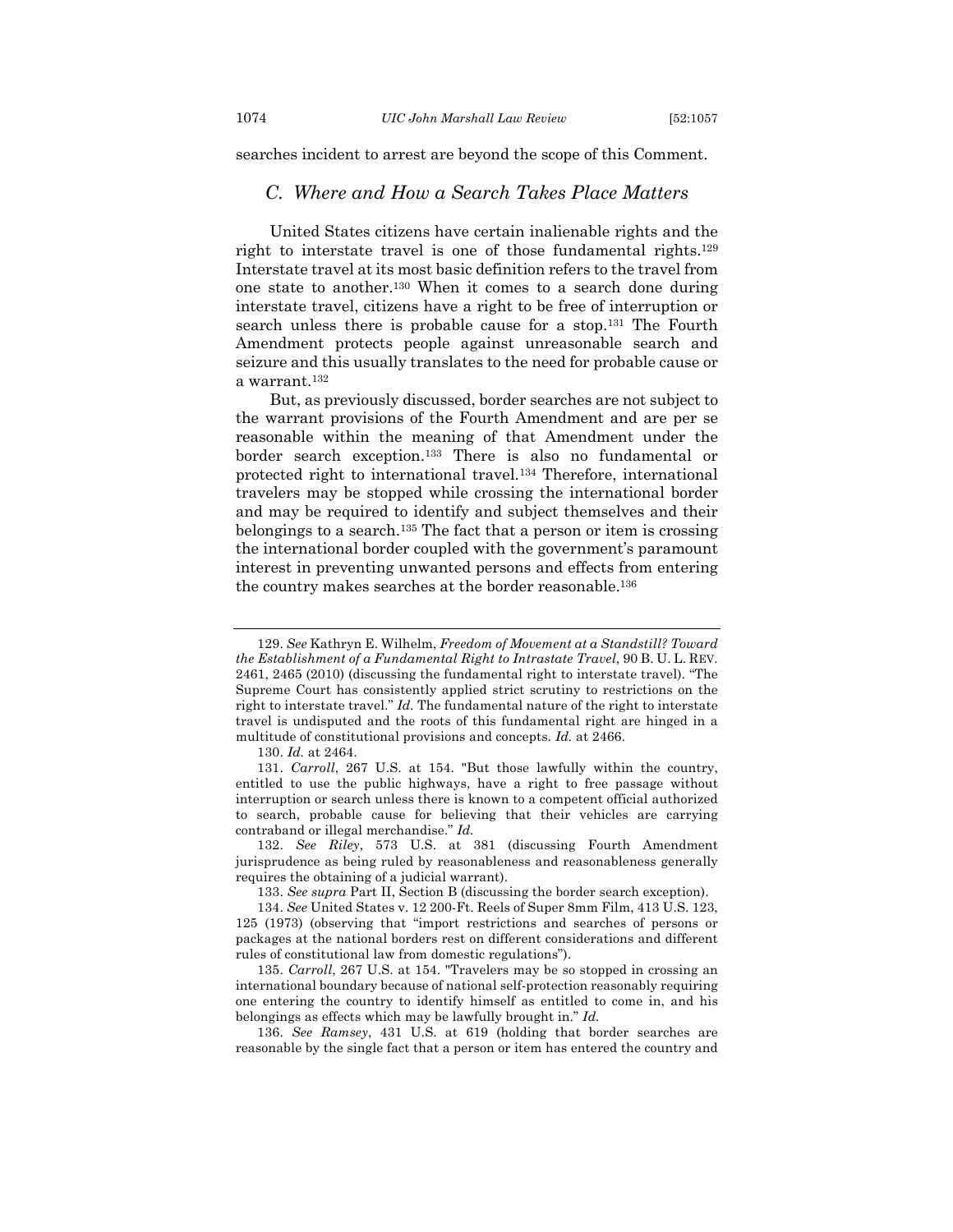The distinction between interstate and international travel for the purposes of searches under the Fourth Amendment is essential to understanding where and what can and cannot be done during each respective search.137

A search incident to arrest can take place anywhere an arrest occurs and has historically been recognized as its own Fourth Amendment exception to the warrant requirement.138 The search incident to arrest doctrine is valid everywhere in the United States and is rooted in concern for officer safety and the preservation of evidence.139

Conversely, border searches necessarily happen at the international border or at its functional equivalent.140 The international border for purposes of border search authority means within 100 air miles from any external boundary of the United States.141 The border search exception is rooted in the Government's principal interest of national security and securing the border.142

The difference between these two exceptions is one reason courts have disagreed on whether the Supreme Court's holding in Riley is applicable to border searches—border searches at the international border are situationally and constitutionally different than searches incident to arrests which necessarily happen in the

138. *See Riley*, 573 U.S. at 381 (discussing the existence of the warrant exception for search incident to arrest). "In 1914, this Court first acknowledged in dictum 'the right on the part of the Government, always recognized under English and American law, to search the person of the accused when legally arrested to discover and seize the fruits or evidences of crime.'" Weeks v. United States, 232 U.S. 383, 392 (1964). Since that time, it has been well accepted that such a search constitutes an exception to the warrant requirement." *Id.* at 382.

139. *Riley*, 573 U.S. at 381-85.

there is no additional requirement of probable cause); *see also Flores-Montano*, 541 U.S. at 152 (stating that "the government's interest in preventing the entry of unwanted persons and effects is at its zenith at the international border").

<sup>137.</sup> *See generally Ramsey*, 431 U.S. at 616 (noting the difference between searches at the international border and those done in the interior). "Section 24 of [the first customs statute] granted customs officials full power and authority to enter and search any ship or vessel, in which they shall have reason to suspect any goods, wares or merchandise subject to duty shall be concealed. This acknowledgment of plenary customs power was differentiated from the more limited power to enter and search any particular dwelling-house, store, building, or other place where a warrant upon cause to suspect was required." *Id* (internal quotation marks omitted)*.*

<sup>140.</sup> *See Denson*, 574 F.3d at 1339 (reaffirming the border search's application at the international border and its functional counterparts, like an airport).

<sup>141.</sup> 8 C.F.R. § 287.1(a)(2) (2020) ("The term reasonable distance, as used in section 287(a)(3) of the Act, means within 100 air miles from any external boundary of the United States or any shorter distance which may be fixed by the chief patrol agent for CBP, or the special agent in charge for ICE, or, so far as the power to board and search aircraft is concerned any distance fixed pursuant to paragraph (b) of this section.").

<sup>142.</sup> *See generally Ramsey*, 431 U.S. 606 (analyzing the history of the border search exception and finding it well-founded).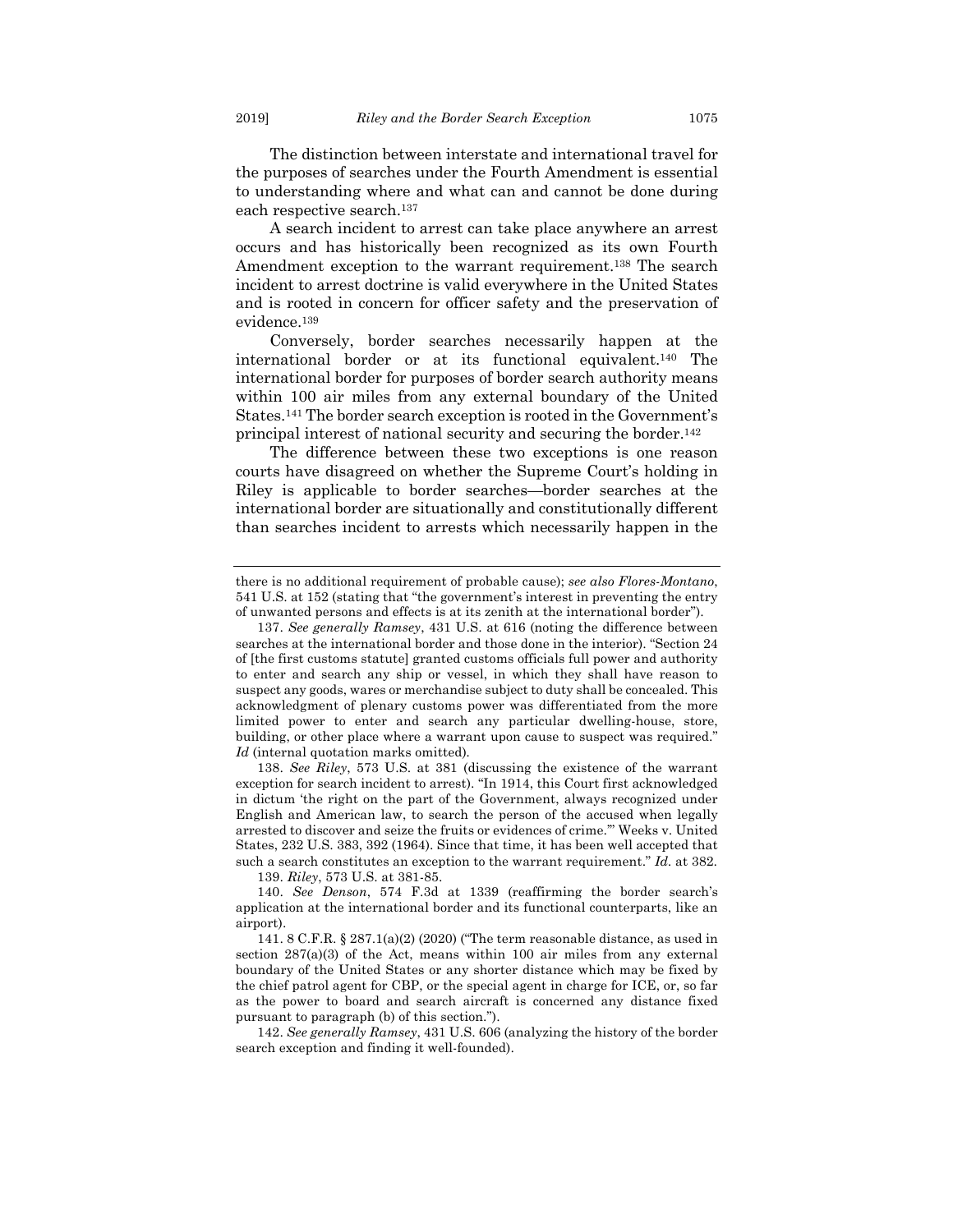country.143

#### *D. Where the Circuits Do Not Agree*

The Ninth Circuit Court of Appeals was ahead of the curve (and ahead of the Supreme Court's holding in *Riley*) in *Cotterman* with its holding that particularized reasonable suspicion must be present before a forensic search of electronic devices could be conducted.144 This precedent has bound the Ninth Circuit and its jurisdictional under-courts to this standard.

The Fourth Circuit Court of Appeals decided *United States v. Kolsuz* on May 9, 2018 and held that after *Riley*, "a forensic border search of a phone must be treated as nonroutine, permissible only on a showing of individualized suspicion."145 The Fourth Circuit latched onto the reasoning in *Riley* that cell phones are unlike other containers and contain vast amounts of information, making a search of such devices extremely invasive.146 The fact that so much information is kept on a digital device and the pervasiveness of the devices in modern society makes it both unreasonable and unrealistic for a traveler to leave their digital devices at home when traveling internationally.147 The Fourth Circuit Court in *Kolsuz*  concluded that because of the Supreme Court's ruling in *Riley* and the supporting decision from *Cotterman* regarding digital privacy, there cannot be another interpretation of what the requirements should be regarding forensic searches of electronics at the border.<sup>148</sup>

The Eleventh Circuit Court of Appeals in *United States v. Touset* was decided just fourteen days after *Kolsuz* on May 23, 2018 and held: "we see no reason why the Fourth Amendment would require suspicion for a forensic search of an electronic device when it imposes no such requirement for a search of other personal property."149 The Eleventh Circuit Court rejected the argument that electronic devices should receive special treatment because they are inescapable in modern society or can store vast amounts of data.150 The role of border agents remains the same, despite the advancement of technology: to prevent the unwanted entry of

<sup>143.</sup> *See generally Riley*, 573 U.S. 373 (discussing the traditional reasons for the existing search incident to arrest warrant exception: danger to officer safety and the preservation of evidence during an arrest); *see also Ramsey*, 431 U.S. 606 (stating the reason for the border search exception: "the longstanding right of the sovereign to protect itself by stopping and examining persons and property crossing into this country"). *Id.* at 616.

<sup>144.</sup> *Cotterman*, 709 F.3d at 963.

<sup>145</sup> *Kolsuz*, 890 F.3d at 144.

<sup>146.</sup> *Id.* at 145-46.

<sup>147.</sup> *Id.* at 145.

<sup>148.</sup> *See id.* at 144-47 (analyzing the privacy implications regarding the scale and nature of data stored on a cell phone).

<sup>149.</sup> *Touset*, 890 F.3d at 1233.

<sup>150.</sup> *Id.*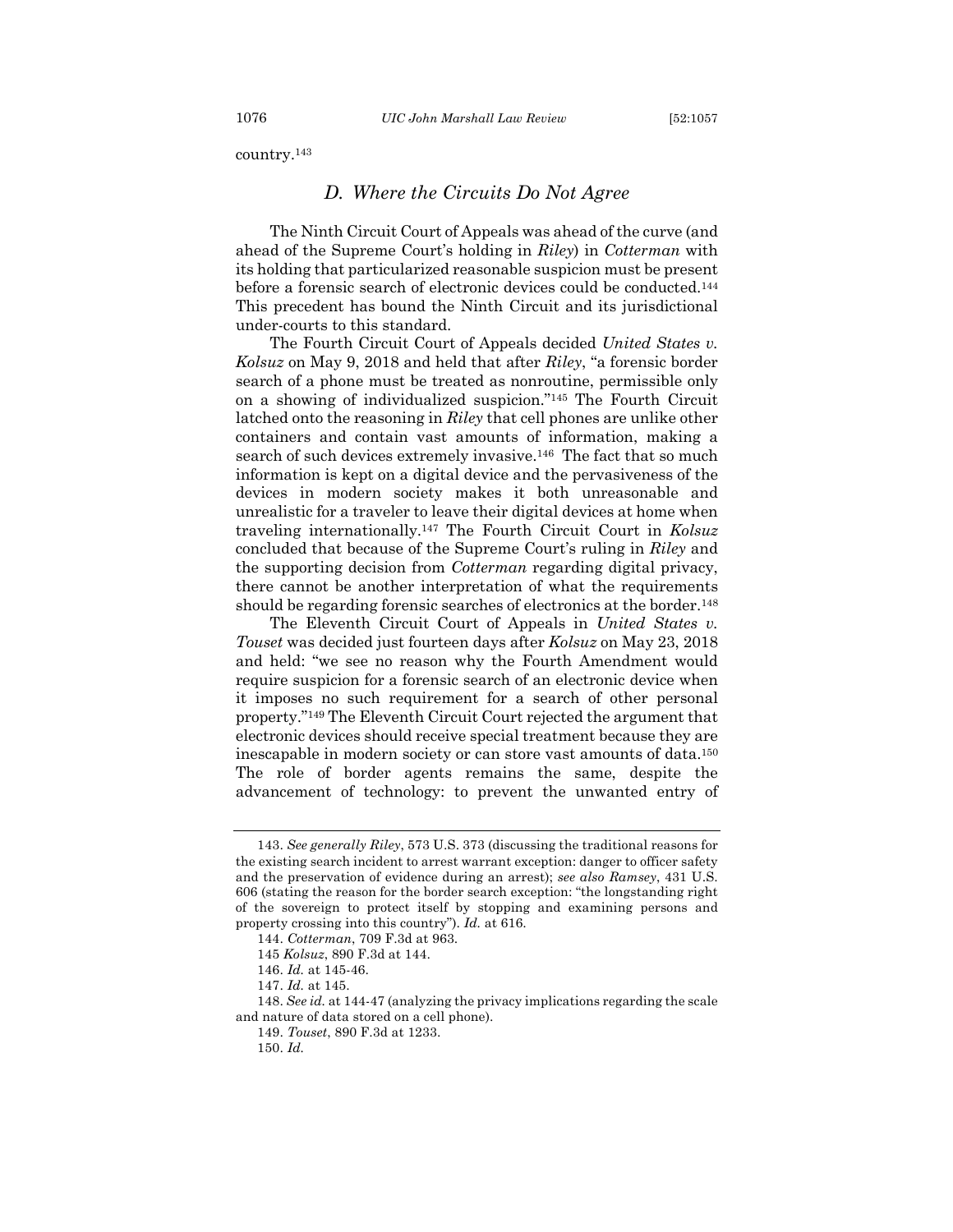persons and contraband at the international border.151 The *Touset* court also rejected the analogy of a forensic electronic search to that of a strip search, relying on the Eleventh Circuit precedent that the factors by which a search is judged regarding personal indignity are "irrelevant to searches of electronic devices."152

The *Touset* Court addressed the holdings in *Cotterman* and *Kolsuz*, but remained unpersuaded by their reasoning.153 The application of *Riley* to border searches was resoundingly rejected, stating that *Riley* is limited to the search incident to arrest exception related to cell phones and does not apply to border searches.154 The *Touset* court further stated that a traveler's privacy should not be given preference over the interest of the government in securing and protecting its territorial integrity and rejected the idea that international travelers have no practical options to protect their privacy while traveling abroad.155 The Eleventh Circuit noted that there is no guarantee to travel without inconvenience and suggested that any property a person does not want searched can be left at home.156 The main holding that no additional reasonable suspicion is required for forensic electronic searches is contrary to the holdings from both the Ninth and the Fourth circuits.157

<sup>151.</sup> *See id.* (analogizing the responsibility and right of border agents to searching a recreational vehicle filled with personal effects or a tractor-trailer filled with boxes of documents).

<sup>152.</sup> *Id.* at 1234. "A forensic search of an electronic device is not like a strip search or an x-ray; it does not require border agents to touch a traveler's body, to expose intimate body parts, or to use any physical force against him. Although it may intrude on the privacy of the owner, a forensic search of an electronic device is a search of property." *Id.*

<sup>153.</sup> *See Cotterman*, 709 F.3d at 952 (equating a forensic electronic search to a strip search and finding that kind of search a substantial intrusion upon personal privacy and dignity requiring a probable cause to search); *Kolsuz*, 890 F.3d at 146-47 (holding that the Supreme Court in *Riley* made it clear that a forensic search of a cell phone requires individualized suspicion).

<sup>154.</sup> *See Touset*, 890 F.3d at 1234 (stating that although the Supreme Court stressed the risk of intrusion into privacy by a forensic phone search, *Riley* applies to the search incident to arrest exception and does not apply to searches at the border); United States v. Vergara, 884 F.3d 1309, 1312 (2018) (stating that in *Riley*, "the Supreme Court expressly limited its holding to the searchincident-to-arrest exception").

<sup>155.</sup> *Touset*, 890 F.3d at 1235. The Ninth and Fourth Circuits stressed the impracticality of removing or deleting files before traveling and argued that it is unreasonable for travelers to leave their devices at home while traveling. *Id.*  The Eleventh Circuit rejected this idea, reminding everyone that a traveler's expectation of privacy is less at the border. *Id.* 

<sup>156.</sup> *Id.* The court in *Touset* contrasted the capability of leaving property at home to the inability to leave your person at home—a rationalization for why there is a test for the searches of people and why that test does not apply to property. *Id.*

<sup>157.</sup> *Id.* at 1237. The Eleventh Circuit added a now familiar alternative holding stating that even if reasonable suspicion is required, there was reasonable suspicion. *Id.*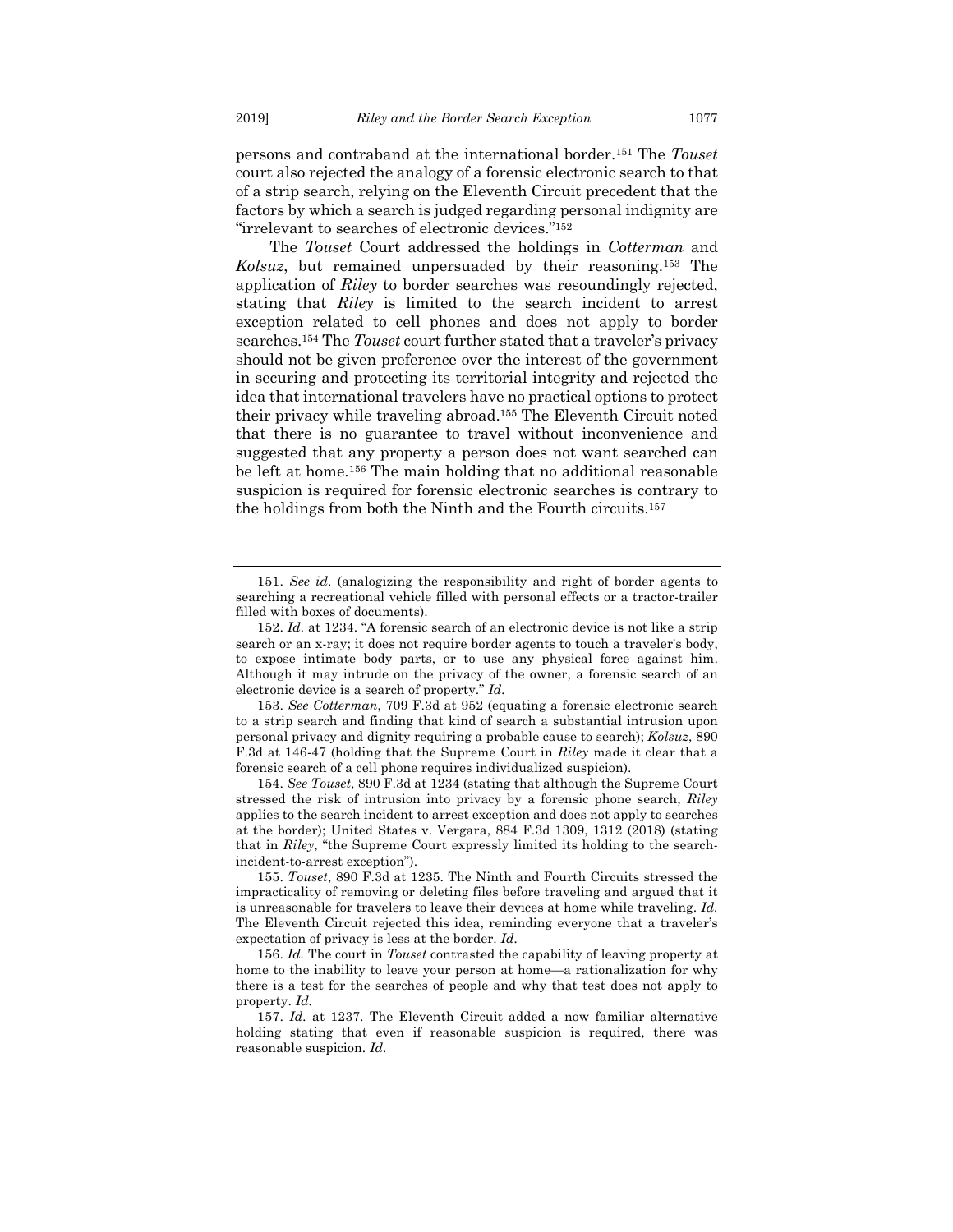## *E. The Problem That A Circuit Split Creates*

The issue that this circuit split creates is clear: *where* an individual crosses the international border defines how their Fourth Amendment rights are handled.158 This situation runs contrary to a central theme of American ideology—that every person be treated equally. In this case, that means an individual's Fourth Amendment rights are the same regardless of where they cross the international border. Without guidance from Congress, the judiciary is forced to rule on issues of modern digital privacy using outdated stare decisis.159 Not all judges are pleased with creating precedent this way, some even writing in concurring160 opinions that they believe the responsibility to determine this issue lies with Congress, not the judiciary.161

#### IV. PROPOSAL

In order to protect the Fourth Amendment rights of the American people, this circuit split needs to be resolved. The circuit split is problematic because of the inconsistencies in the method and determination of forensic searches of electronics and the treatment of the American people and their property depending upon where they cross the international border. Any solution to the issue of forensic border searches of electronics must strike a balance between an individual's expectation and right of privacy and the Government's paramount interest in national security and securing the international border.162

This Comment advocates for a solution which would immediately resolve the circuit split. The Supreme Court first should grant *certiorari* to a case where the central concern is the level of suspicion required for forensic searches of electronics at the international border. In its decision, the Supreme Court should hold

<sup>158.</sup> Hobbs & Zeno, *supra* note 21.

<sup>159.</sup> Wessler & Bhandari, *supra* note 16.

<sup>160.</sup> *See Riley*, 573 U.S. at 404-08 (agreeing with the holding of the court but stating that the legislature is in a better position to assess and respond to the changes that have occurred or will in the future). "In light of these developments, it would be very unfortunate if privacy protection in the 21st century were left primarily to the federal courts using the blunt instrument of the Fourth Amendment." *Id.* at 456.

<sup>161.</sup> *See Kolsuz*, 890 F.3d at 148-53 (agreeing with the majority but arguing that the majority opinion is created law that is better left up to the legislative and executive branches). "If individualized suspicion is to be required in order to conduct what the majority asserts is a "nonroutine border search," then Congress must say so." *Id.* at 148.

<sup>162.</sup> *See Montoya De Hernandez*, 473 U.S. at 540 (explaining how the Fourth Amendment balance between the interests of the Government and the privacy right of the individual is "struck much more favorably to the Government at the border").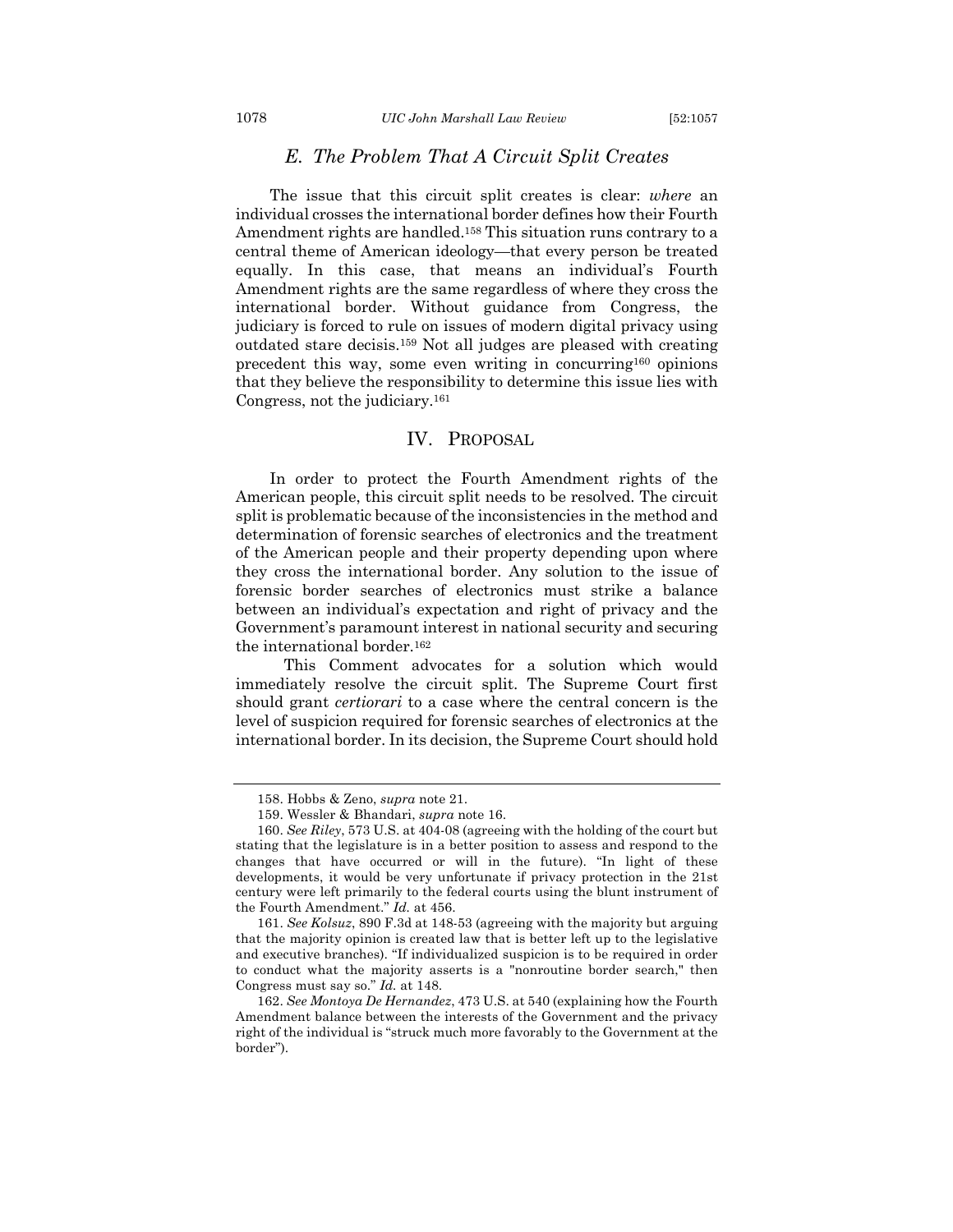that under the current written law, forensic electronic searches conducted at the international border do not require any additional or individualized suspicion as they are per se reasonable.163 It is imperative to the balance of the government and for the needs of the American people that if significant alterations are made to the border search exception to the Fourth Amendment, Congress needs to be the branch of government to decide what the standard should be.

## *A. Why the Supreme Court Needs to Step In, But Not Take Charge*

The uniform interpretation of federal law is central to the idea of the structure and function of the federal court system.164 The Supreme Court has both original and appellate jurisdiction, the power of judicial review, and the power to grant or to deny *certiorari*.165 What is missing from that substantial list of powers? The power to write the laws that govern the American people. That power lies within the legislative branch: the two bodies of Congress.166 It is the responsibility of Congress to create legislation that reflects the values of the American people and sets policy for the nation; courts only borrow the lawmaking powers of Congress in situations where ambiguous statutes call for interpretation or clarification.167

With the border search exception to the Fourth Amendment warrant requirement, there is no ambiguity: a search done at the border is per se reasonable.168 Despite the interpretation of *Riley* by the Fourth Circuit Court of Appeals, the Supreme Court has given no indication that forensic electronic searches at the border require any additional or individualized suspicion. In the last border search case where the Supreme Court granted *certiorari*, the Court held that "the reasons that might support a requirement of some level of

<sup>163.</sup> An Act to regulate the Collection of Duties imposed by law on the tonnage of ships or vessels, and on good, wares and merchandises imported to the United States, §§ 23, 24. *See* 19 U.S.C. § 507 (2018).

<sup>164.</sup> *See* Amanda Frost, *Overvaluing Uniformity*, 94 VA. L. REV. 1567, 1568 (2008) (discussing the federal courts' job of ensuring uniformity of the law and providing greater consistency in the interpretation of law).

<sup>165.</sup> U.S. CONST. art. III; Marbury v. Madison, 5 U.S. 137 (1803) (granting the Supreme Court the power to declare legislative or executive action in violation of the Constitution); 28 U.S.C.S. § 1254 (2018) ("Cases in the courts of appeals may be reviewed by the Supreme Court by the following methods: (1) By writ of certiorari granted upon the petition of any party to any civil or criminal case, before or after rendition of judgment or decree.").

<sup>166.</sup> U.S. CONST. art. 1, § 1.

<sup>167.</sup> Frost, *supra* note 164, at 1607 (describing why Congress is the more appropriate branch of government to make decisions regarding the meaning of federal law and deciding policy).

<sup>168.</sup> *See supra* Part II, B.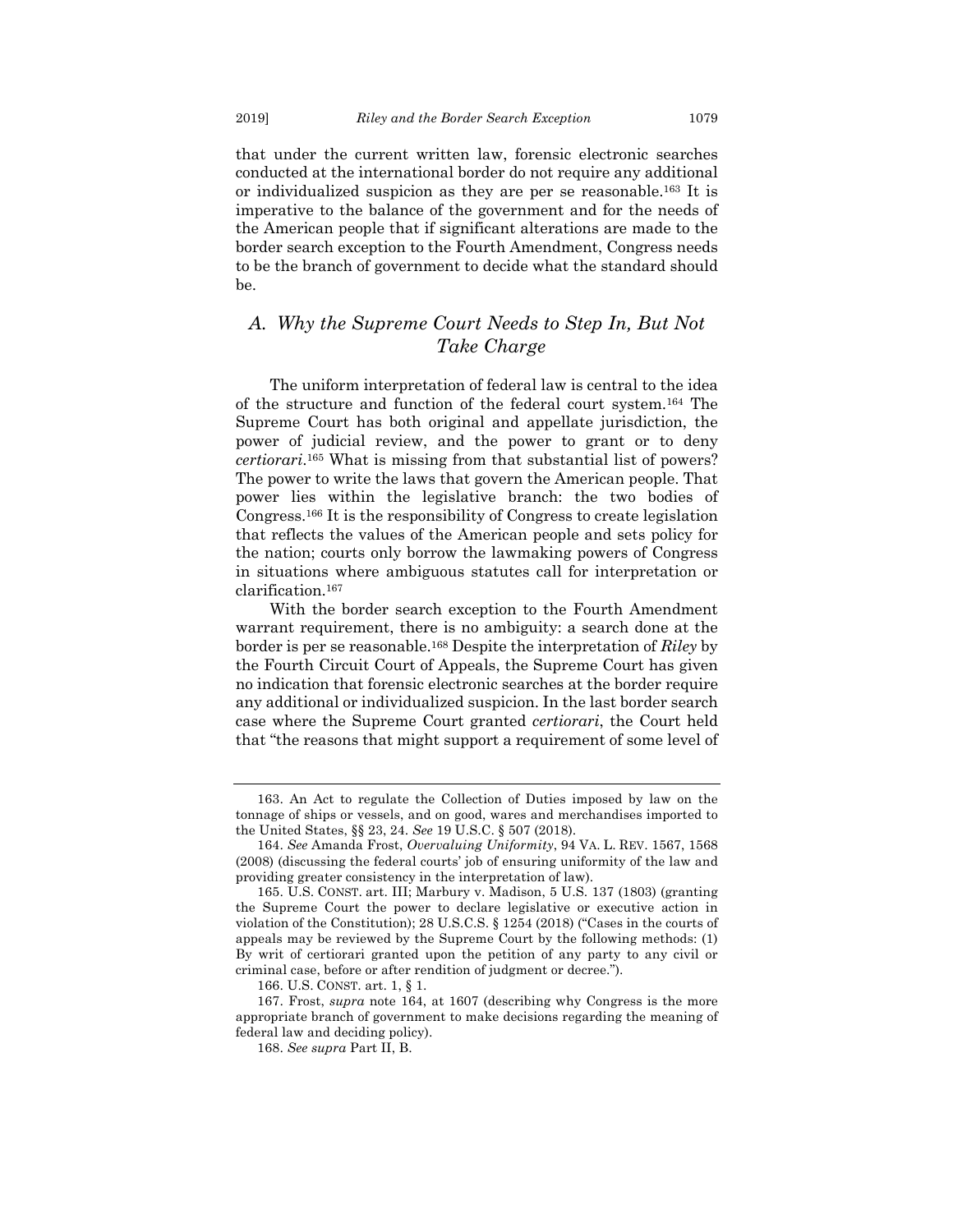suspicion in the case of highly intrusive searches of the person dignity and privacy interests of the person being searched—simply do not carry over to vehicles."169 There, the Court drew a line between the treatment of people and property, and the dignity of a person simply cannot be compared to the dignity of an electronic device.170

The Court should reaffirm its prior holdings and dicta that at the international border, the Fourth Amendment's balance of reasonableness is qualitatively different than at the interior and an individual has a lesser expectation of privacy due to the government's paramount interest in protecting the nation.171 A Supreme Court ruling would guarantee that international travelers' Fourth Amendment rights are treated the same across the nation and that travelers know exactly what to expect no matter where they crossed the border.

Moreover, this strict adherence to the law as it is written may be the only way to push Congress into drafting legislation that may be better suited to the digital world of today. The Supreme Court has denied *certiorari* to three cases regarding forensic electronic searches conducted at the border in the last ten years.172 Those three cases arose from either the Ninth or the Eleventh circuits, one of those cases being the aforementioned *Cotterman*. The Supreme Court even had the opportunity in *United States v. Vergara* to address whether its decision and rationale in *Riley* could be applied to electronic searches at the border yet instead chose to spurn the opportunity.

These actions by the Supreme Court could arguably be interpreted as the Supreme Court trying not to be the deciding authority on forensic searches of electronics at the border.173 By

<sup>169.</sup> *Flores-Montano*, 541 U.S. at 152.

<sup>170.</sup> *Id.*

<sup>171.</sup> *See generally Montoya De Hernandez*, 473 U.S. at 538 (holding that the Fourth Amendment reasonableness test is weighed differently at the border than the interior); *Flores-Montano*, 541 U.S. at 153 (discussing the United States' paramount interest in conducting searches at the border is national selfprotection).

<sup>172.</sup> *See Arnold*, 533 F.3d 1003, *cert. denied*, 555 U.S. 1176 (2009) (denying *certiorari* when the Ninth Circuit reversed a motion to suppress information found on a laptop during a border search); *Cotterman*, 709 F.3d 952, *cert. denied*, 134 S. Ct. 899 (2014) (denying *certiorari* when the Ninth Circuit held (a) that reasonable suspicion is required for a forensic search of a laptop and (b) that border agents had reasonable suspicion to conduct the search); *Vergara*, 884 F.3d 1309, *cert. denied*, 139 S. Ct. 70 (2018) (denying *certiorari* when the Eleventh Circuit affirmed defendant's conviction and held that *Riley* does not apply to border searches).

<sup>173.</sup> It is interesting that the Supreme Court refused *certiorari* to recent forensic electronic border search cases yet granted *certiorari* to *Riley* and held the way it did. Considering the distinction the Court has previously drawn between persons and property in the context of border searches, some may interpret the silence of the Court as its desire not to intervene and disturb its own precedent.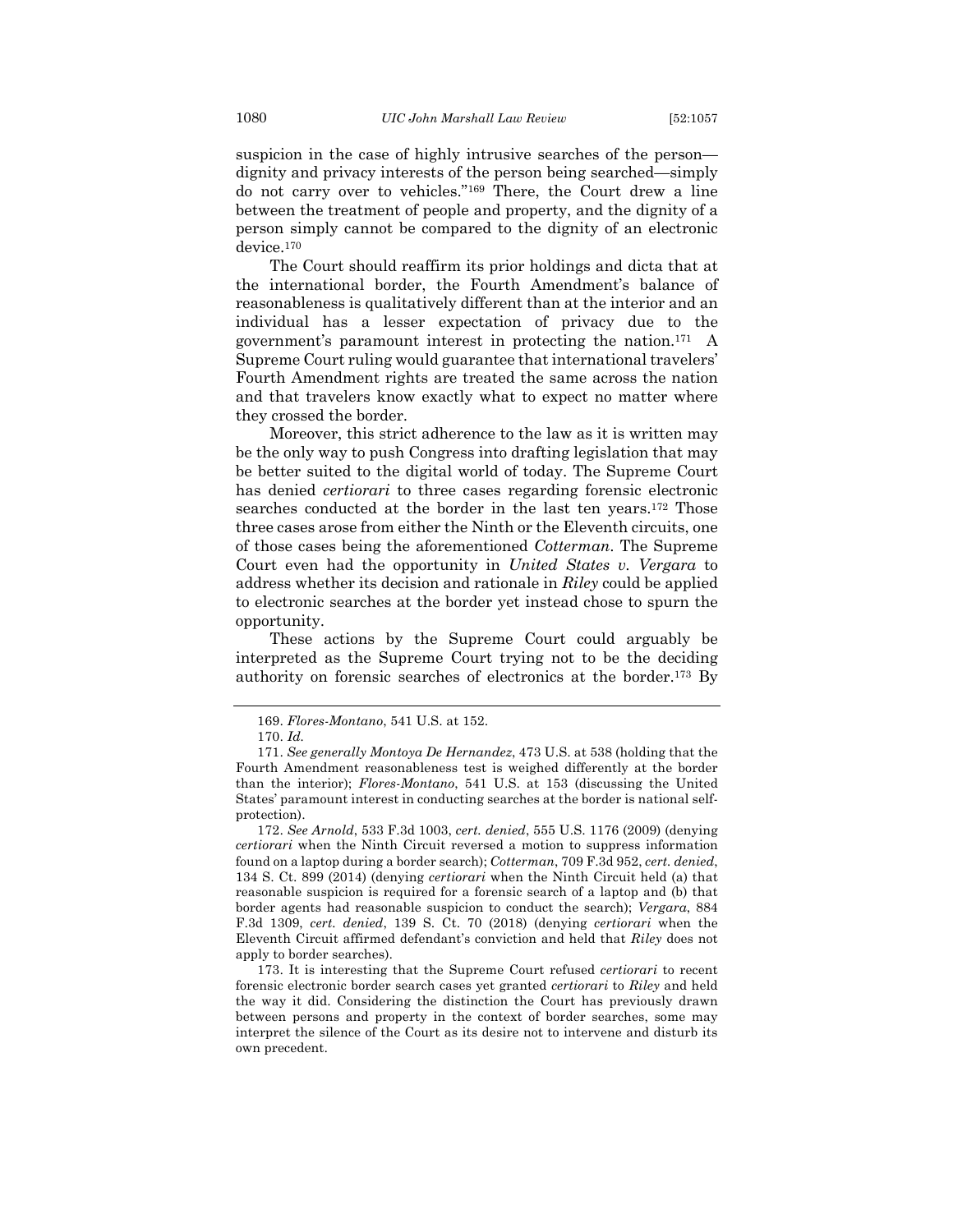affirming the law as it is written, the Supreme Court can ensure uniform application of the border search exception to the Fourth Amendment without having to make a sweeping promulgation on the balance to be struck between digital privacy and national security.

## *B. The Responsibility of Creating New Privacy Law Lies with Congress*

Supreme Court Justice Samuel Alito said it best in his concurring opinion in *Riley*: "It would be very unfortunate if privacy protection in the 21st century were left primarily to the federal courts using the blunt instrument of the Fourth Amendment."174 With the advancement and the role of technology in modern society, there is a wealth of information potentially available on electronic devices that has never been available during a search before. It is primarily because of this wealth of information that "searching their contents implicates very sensitive privacy interests that [the Supreme Court] is poorly positioned to understand and evaluate."175 Justice Alito went as far as to say that he would reconsider the questions presented in *Riley* if either Congress or state legislature enacted legislation on the topic.176

The legislative branch is tasked with many responsibilities, but the most important of those is to improve the general welfare to make law. Those laws should effectively solve problems and reflect the values of the American people it represents.177 Justice Wilkinson in his concurring opinion in *Kolsuz* adamantly maintained that the standard of reasonableness for a border search should principally be a legislative question, not a judicial one.<sup>178</sup> Congress has the ability and the means to investigate, research, and hold hearings to try and resolve the tension between privacy and security interests at the border through a thorough examination of the issues.179

<sup>174.</sup> *Riley*, 573 U.S. at 407-08. While Justice Alito ultimately agreed with the Court's holding, he was more concerned with the role the Court should play in regulating electronic surveillance. *Id.* Justice Alito contended that the legislatures are in a better position than the Supreme Court to respond and assess the changes in the privacy arena. *Id.* 

<sup>175.</sup> *Id.* at 407.

<sup>176.</sup> *Id.*

<sup>177.</sup> Gregory Koger, *The Job of Congress: A Primer*, VOX (Apr. 17, 2018), www.vox.com/mischiefs-of-faction/2018/4/17/17235516/congress-job-primer

<sup>(</sup>discussing what the American people should want and expect from the legislative branch of government).

<sup>178.</sup> *See Kolsuz*, 890 F.3d at 148 (arguing that the handling of the level of reasonableness in a border search calls for "the greatest caution and circumspection" and that the legislative and executive branches have much to offer in the determination).

<sup>179.</sup> *Id.* at 150 (articulating the types of questions that need to be asked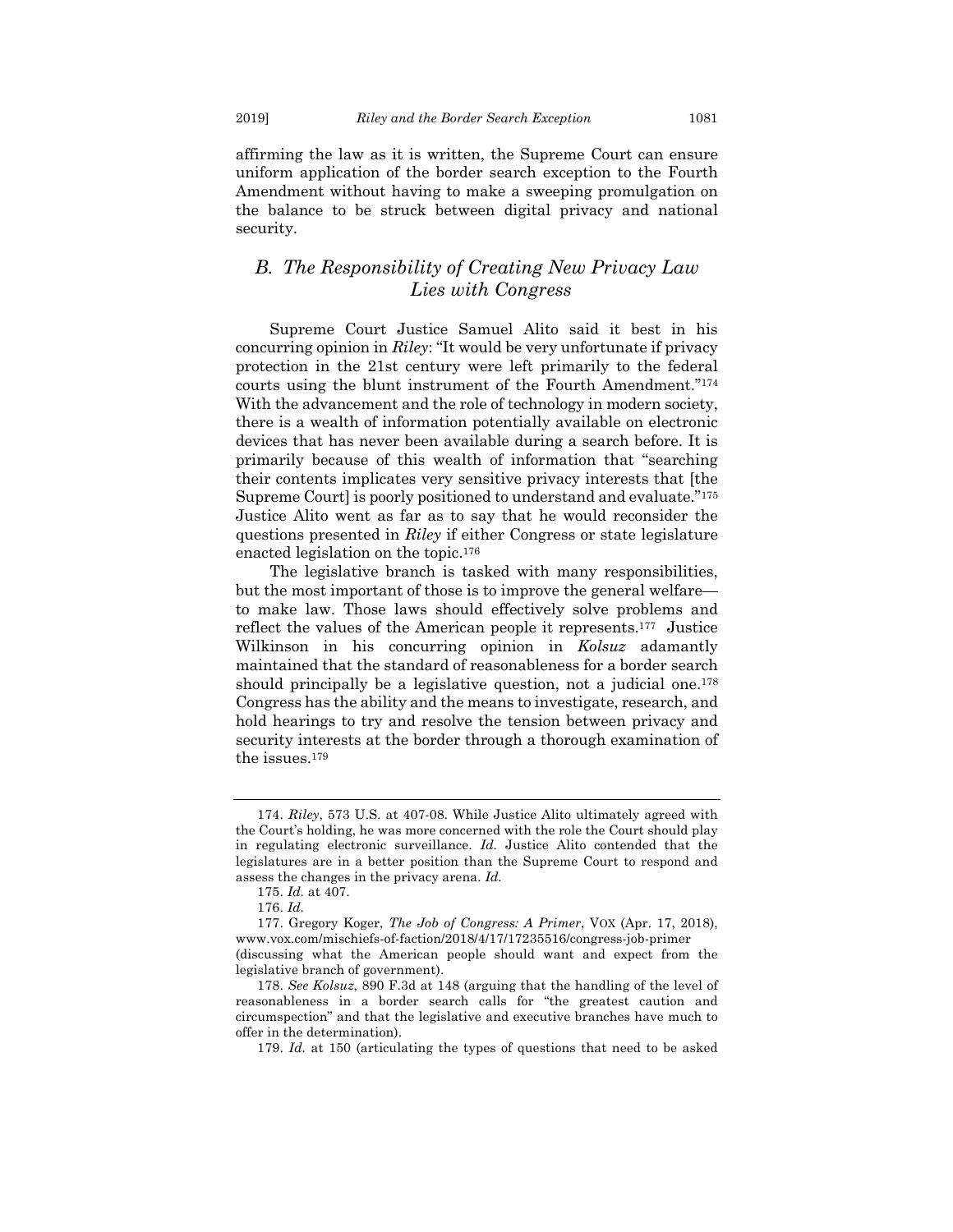Despite the fact that the right of privacy has been judicially established, the standard of reasonableness and suspicion required for a forensic electronic search at the border is an issue that should not be formed in this way. This is a sensitive issue and the depths to which a forensic search can probe into an individual's personal life is disturbing. But the border search exception to the Fourth Amendment continues to serve its fundamental purpose of securing the international borders and protecting the people and the nation. As technology continues to advance and evolve, so must the law enforcement agencies that are duty-bound to identify, investigate, and prosecute those who would use these advancements for malign purposes.180

It would be a mistake for Congress to rely upon the U.S. Customs Border and Protection Agency's Directives to choose what level of suspicion is required in order to perform searches at the international border.181 Although the latest directive requires reasonable suspicion for a forensic search, the problem is that the direction is coming from a federal agency and not from Congress. This is an issue that has implications far greater than just the search itself. Matters of national security and individual privacy rights are too important to allow anything less than the full effort of Congress to have a significant impact. Congress can use its considerable resources to investigate how to better balance the privacy needs of the American people and the nation's need for national security and use that information to subsequently decide whether additional reasonable suspicion is required.

#### V. CONCLUSION

The world in which the modern American lives is full of increasingly subtle dangers as everyday life becomes more and more intricately interwoven with digital devices. Growing in tandem with the convenience and ease of technology are the intrusions and inconveniences that necessarily accompany technological advancement. Regardless of the era of American society, the Government's right to perform a search at the international border is one such inconvenience that has always been necessary to achieve the goal of national security, and searches of electronic devices are merely an extension of the powers already granted via legislation and supported through hundreds of years of precedent.

when looking at the tension between privacy and security interests at the border).

<sup>180.</sup> *See CBP FY17 Statistics*, *supra* note 1 (detailing why it is important for customs and border patrol agents to adapt to changing technology and why the searches of electronic devices are imperative to safety).

<sup>181.</sup> *Id.* (requiring, for "advanced searches," otherwise known as a forensic electronic search, that there be reasonable suspicion by the agent conducting the search or a national security concern).